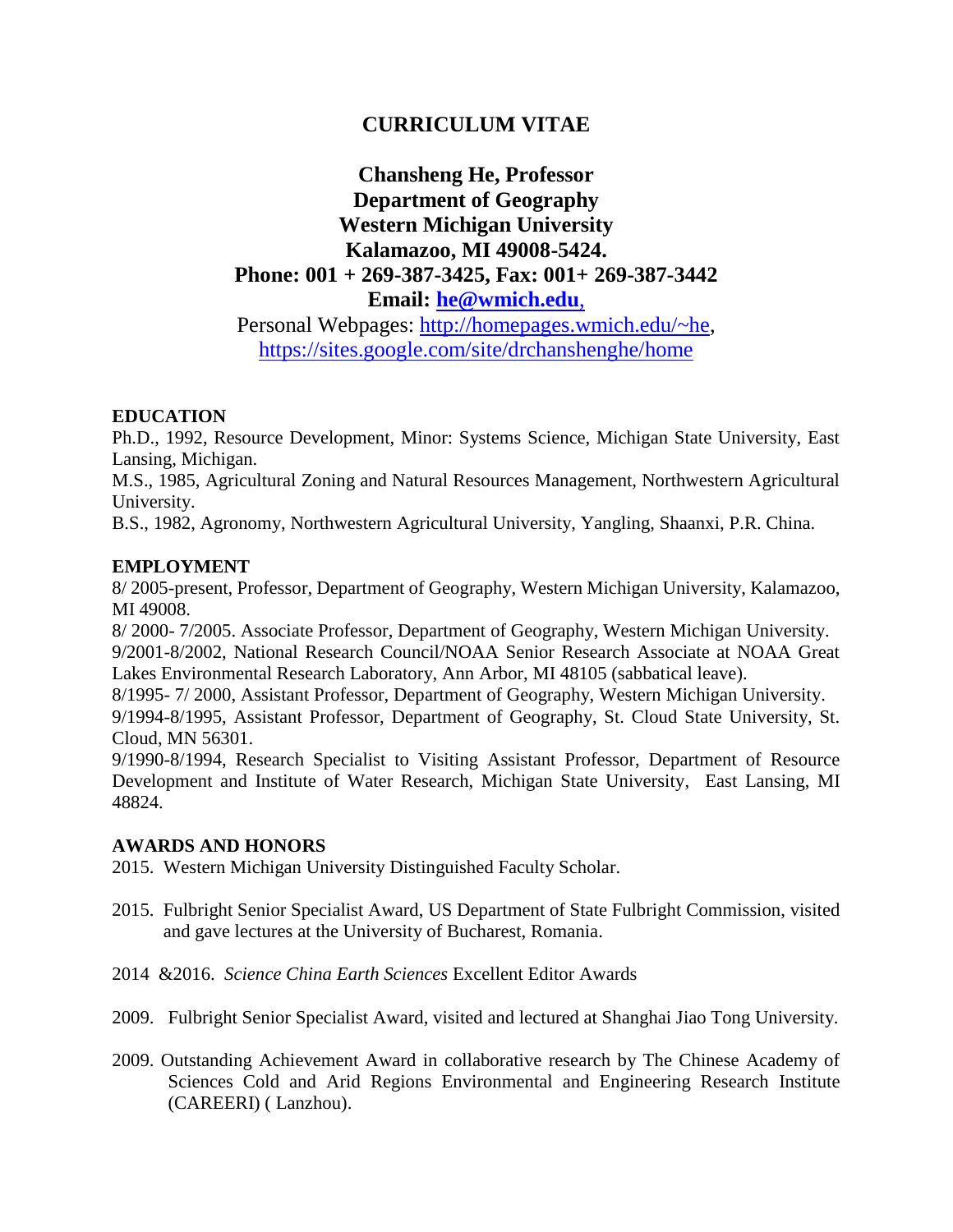- 2007. Western Michigan University College of Arts and Sciences Faculty Achievement Award in Research and Creative Activity. Western Michigan University College of Arts and Sciences Dean's Staff and Faculty Appreciation Award.
- 2005. Outstanding Overseas Scholar (one of the 113 awardees worldwide), The Chinese Academy of Sciences.
- 2004. Member, The Honor Society of Phi Kappa Phi.
- 2001. National Research Council /NOAA Senior Research Associateship Award.

1997. The National Natural Science Foundation of China Returning Overseas Chinese Scholar Academic Fellowship.

1995. Western Michigan University College of Arts and Sciences Dean's Appreciation Award.

1991-1992, International Leadership Program award recipient, Michigan State University.

1991. Hydrolab/American Water Resources Association Best Student Paper Competition Award 1990. Phi Beta Delta International Scholars Honor Society.

1988, Thoman Fellowship recipient, Michigan State University.

# **GLOBAL ENGAGEMENT ACTIVITIES**

Serving on 8 international editorial boards, hosted 38 international scholars' visits, organized 4 international conferences and workshops, published 83 collaborated journal articles and book chapters (50 SCI articles, 25 Chinese articles, 7 book chapters, and 1 monograph).

# **POSITIONS IN PROFESSIONALORGANIZATIONS**

Editorial Board Member**,** *Science China Earth Sciences* (English edition, Springer), 2012 -present. Editorial Board Member, *Ecosystem Health and Sustainability*, 2016-.

Editorial Board Member, *Acta Ecological Sinica*, 2015-.

Editorial Board Member, *Journal of Resources and Ecology*, 2010-.

Editorial Board Member, *Chinese Geographical Science* (English edition, Springer), 2009 -.

Editorial Board Member, *Sciences in Cold and Arid Regions,* 2009-.

Editorial Board Member, *Journal of Water Resources and Engineering (in Chinese),* 2015-

Editorial Board Member, *Resources Science* Journal (in Chinese), 2001-2014.

Member, Fulbright Specialist Program 2010-2014 Environmental Science Peer Review Committee.

Vice Chair and Member, Steering Committee of Commission for Water Sustainability, International Geographical Union (IGU), 2011-.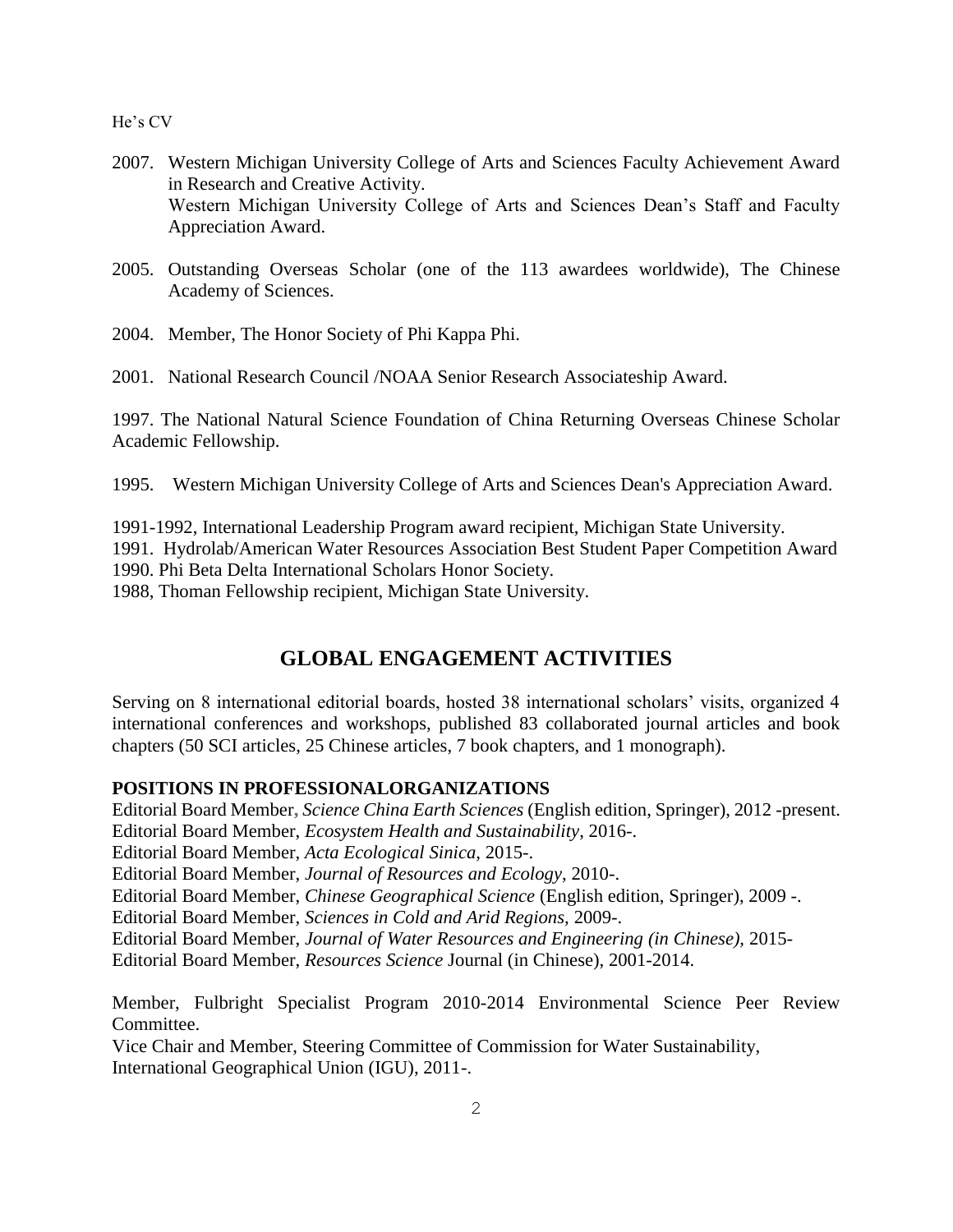Member, Academic Committee, State Key Lab of Urban and Regional Ecological Research, Research Center for Eco-Environmental Sciences, The Chinese Academy of Sciences, 2016-. Standing Board of Directors, Ecological Society of China, 2013- Board of Directors, Water Resources Commission of China Society of Natural Resources, 2011- Vice Chair, Hydro-Geography Commission, Geographical Society of China, 2018-. Board of Directors, The U.S. – China Institute, 2006-2008 Board of Directors, The Association of Chinese Professionals in GIS (Overseas), 2000-2001. AAG (Association of American Geographers) Publications Committee, 2011-2014. Chair, AAG Water Resources Specialty Group, 2008-2010. Secretary-Treasurer, AAG Water Resources Specialty Group, 2006-2008. Executive Board, AAG Water Resources Specialty Group, 2004-2006. Member, AAG Water Resources Specialty Group Award Committee, 2003-2004.

#### **ADJUNCT PROFESSORSHIP**

Outstanding Adjunct Professor and Director, Center for Dryland Water Resources Research and Watershed Science, Lanzhou University, 2011-.

Guest Professor, Shanghai Jiao Tong University (2009-2011)

Adjunct Professor, The Chinese Academy of Sciences Institute of Geographic Sciences and Natural Resources Research (2001-).

Outstanding Adjunct Lecture Professor, Lanzhou University, Lanzhou, P.R. China (2005-2008). Adjunct Professor, Northwest University, Shaanxi, P.R. China (2017-2022).

# **COLLABORATIVE AGREEMENT BETWEEN WMU AND CHINESE INSTITUTION**

- 2005. Facilitated the Collaborative Research Agreement between the Institute of Geographic Sciences and Natural Resources Research (IGSNRR), Chinese Academy of Sciences (CAS), Beijing, People's Republic of China; and Western Michigan University (WMU), Kalamazoo Michigan, United States of America, Ronald W. Davis, Vice Provost for International Programs for WMU signed the agreement on behalf of WMU. I was the institutional contact for WMU.
- 2004. In collaboration with WMU Office of International Affairs, invited Mr. Tongzeng BAO, Director and Consul of the Education, Mr. Hongqing ZHU and Mr. Zhigang Zhang, Consuls of the Education, The General Consulate of P.R. China in Chicago to visit WMU for strengthening collaborations between WMU and Chinese universities.

## **STUDY ABROAD PROGRAM IN CHINA**

Since 2017, established GEOG 5450 Study Abroad Program: China's Water Resources Management to take WMU students to visit Beijing Normal University and Lanzhou University and relevant water resources programs and projects in Beijing, Gansu and Ningxia.

#### **INVITED CONFERENCE KEYNOTE SPEECHES**

2017. Keynote Speaker, "Watershed Science and Global Water Sustainability", The 12<sup>th</sup> international Congress of Ecology: Ecology and Civilization in a Changing World, Beijing,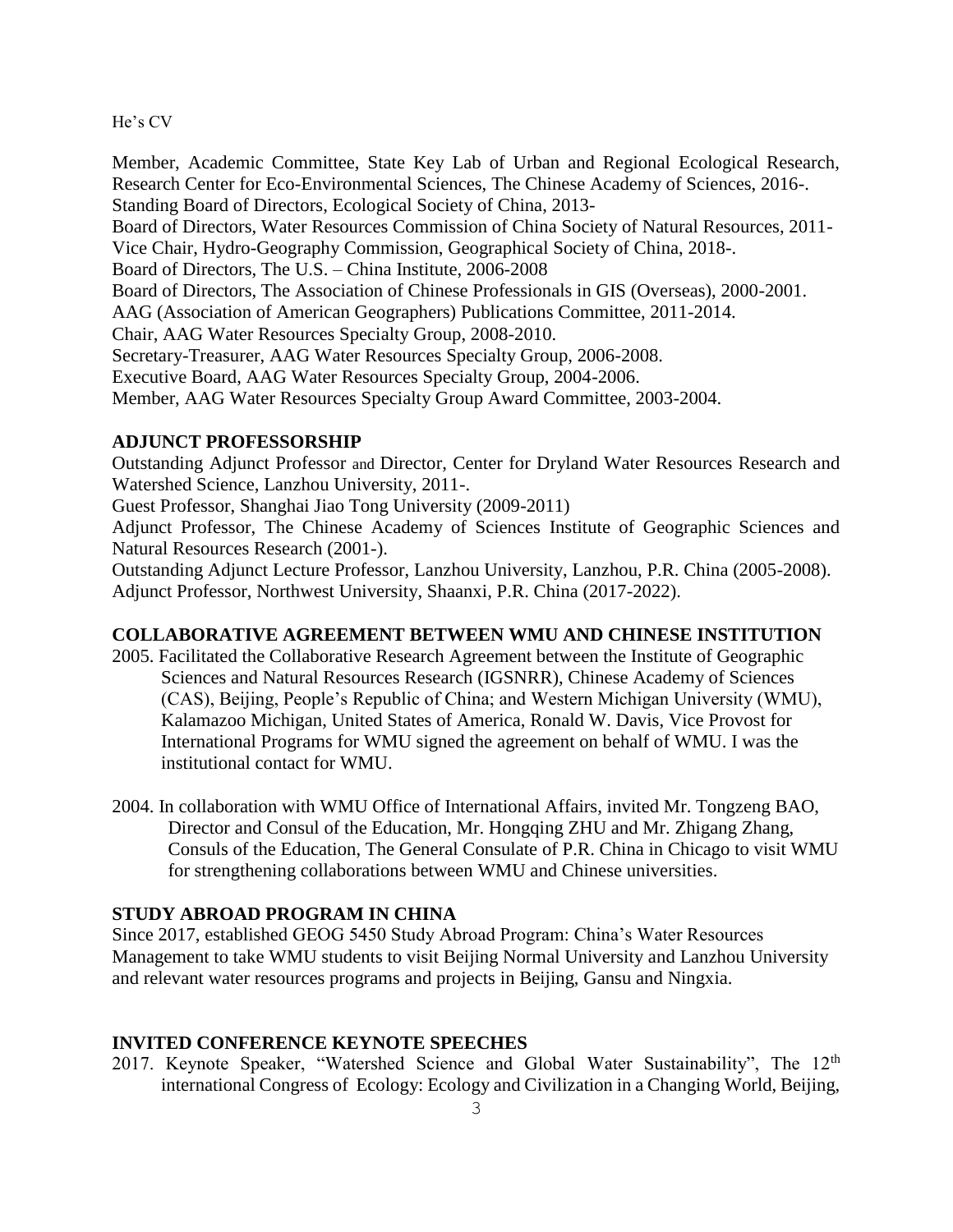China, Aug. 20-25, 2017.

- 2015. Keynote Speaker, "Watershed Hydrology: Advances, Challenges and Opportunities", Institute of Geological Sciences and Natural Resources Research, Chinese Academy of Sciences, Beijing Ecological Lecture Series, China, Dec. 21, 2015.
- 2015. Keynote Speaker, "Development of A Watershed Science for Sustainable Water Resources Management", EcoSmart Conference, Bucharest, Romania, Nov. 12-15, 2015.
- 2015. Keynote Speaker, "Watershed Science and Dryland Ecological Security: Challenges and Opportunities", Annual Conference of Ecological Society of China, Chengdu, China, Sept.23-25, 2015.
- 2013. Keynote speaker, "Climate change and water resources sustainability in arid regions" at AULA MAGNA 2013 at the Pontifical Catholic University of Peru (PUCP) in Lima, Peru, November 11-13, 2013.

# **CONFERENCE SERVICES**

- 2019. Member of Organizing Committee for the invitation only, high level, Sino-American Symposium on Big Issues Facing Quality of Life during the  $21<sup>st</sup>$  Century, to be held on WMU campus, May 4-5, 2019.
- 2017. Organized a workshop on "Impacts of land use/cover change on land surface water-energy processes in the agricultural-pastoral transitional zone, Northwest China", Lanzhou University, China, May 27-29, 2017.
- 2013. Organized the IGU 2013 International Conference on Water Sustainability in Arid Regions, at Lanzhou University, Aug.12-14, 2013. Over 150 participants from 11 countries and regions came to the conference. The conference was jointly sponsored by Lanzhou University, International Geographical Union, International Association of Hydrological Science, The Chinese Geographical Society, and The Natural Resources Society of China. The conference was a huge success and 3 national news media (Xinhua News Net, People's Daily Net, Guangming Daily Net), and 1 provincial news media (Gansu Daily) reported this conference.
- 2012. Organized an Advanced Workshop on Ecohydrology in Arid Regions, Lanzhou University, June 7-8.
- 2011. Vice President of Organizing Committee, The 9<sup>th</sup> China Water Forum, Lanzhou, China, Aug.2-3, 2011.
- 2011. Member, Science Committee, International Symposium on Environmental Protection and Planning (ISEPP): Geographic Information Systems (GIS) and Remote Sensing (RS) Applications, June 28-29th, 2011, Izmir, Turkey.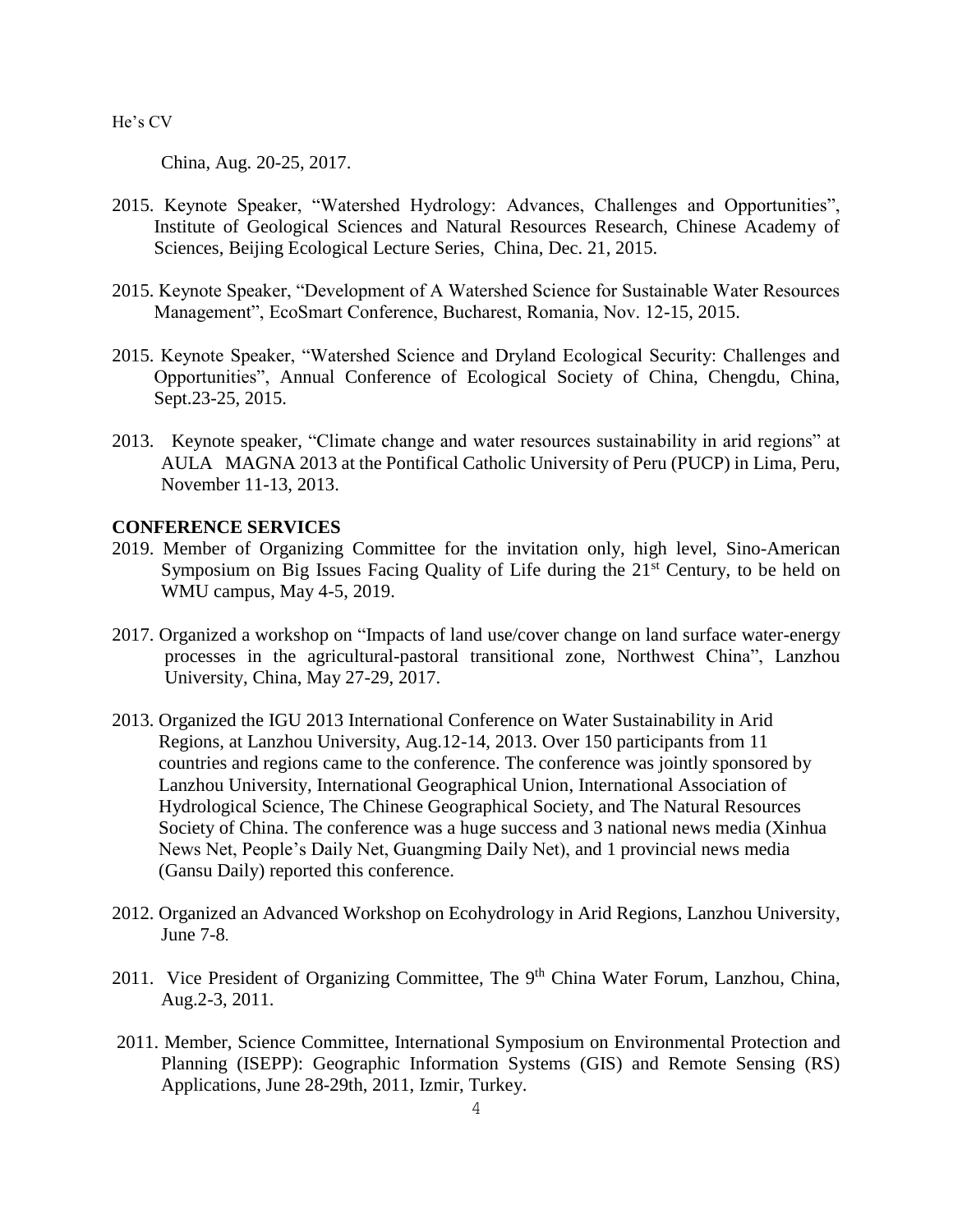- 2005. Co-organizer, The International Workshop on Advanced Watershed Modeling, Water Resources Management, and Complex Environment System Studies, Nanchang, Jiangxi, P.R. China, June 27-29.
- 1998. Organized and hosted The AWRA (American Water Resources Association) -Michigan Chapter lunch meeting, "Managing Kalamazoo River: Challenges and Strategies Facing All in the Watershed, WMU campus.
- 1995. Project demonstration to Mr. Franklin Sonn, Ambassador of South Africa to the U.S., St. Cloud State University, Feb. 24.
- 1992. Co-Organizer, The CIESIN/EPA Chesapeake Bay Remote Sensing Workshop, "Planning Future Sources of Environmental Information", Annapolis, Maryland, Sept. 24-25.
- Co-organized and chaired IGU Water Sustainability Commission sessions at IGU conferences in Chile, China, Croatia, China, Germany, Japan, and Russia since 2011.

# **HOSTING WMU VISITING SCHOLARS & ARTISTS PROGRAM (VSAP) AWARD RECIPIENTS**

Applied for and hosted 12 WMU VSAP award recipients for lectures and academic exchanges and collaborations.

11) 2018. Professor XU Baiqing, The Institute of Tibetan Plateau Research, Chinese Academy of Sciences in Beijing, and Executive Director of the China Society on Tibetan Plateau.

10) 2017. Professor XU Zongxue, Distinguished Professor and Associate Dean, College of Water Sciences, Beijing Normal University.

9) 2016. Professor Liliana Zaharia, Department of Meteorology –Hydrology, and Director of the Research Center, The Water Resources and Water Related Risks Management at the University of Bucharest, Romania.

8) 2015. Professor LUO Yi, Deputy Director of Key Lab of Ecosystem Network Observation and Modeling (LENOM), The Institute of Geographic Science and Natural Resources Research (IGSNRR), Chinese Academy of Sciences.

7) 2010. Professor KANG Shaozhong, Director and Chief Professor, Center for Agricultural Water Research, China Agricultural University.

6) 2008.Professor WANG Ninglian, Director of Division of Cryosphere and Global Change, Cold and Arid Regions Environmental and Engineering Research Institute, The Chinese Academy of Sciences.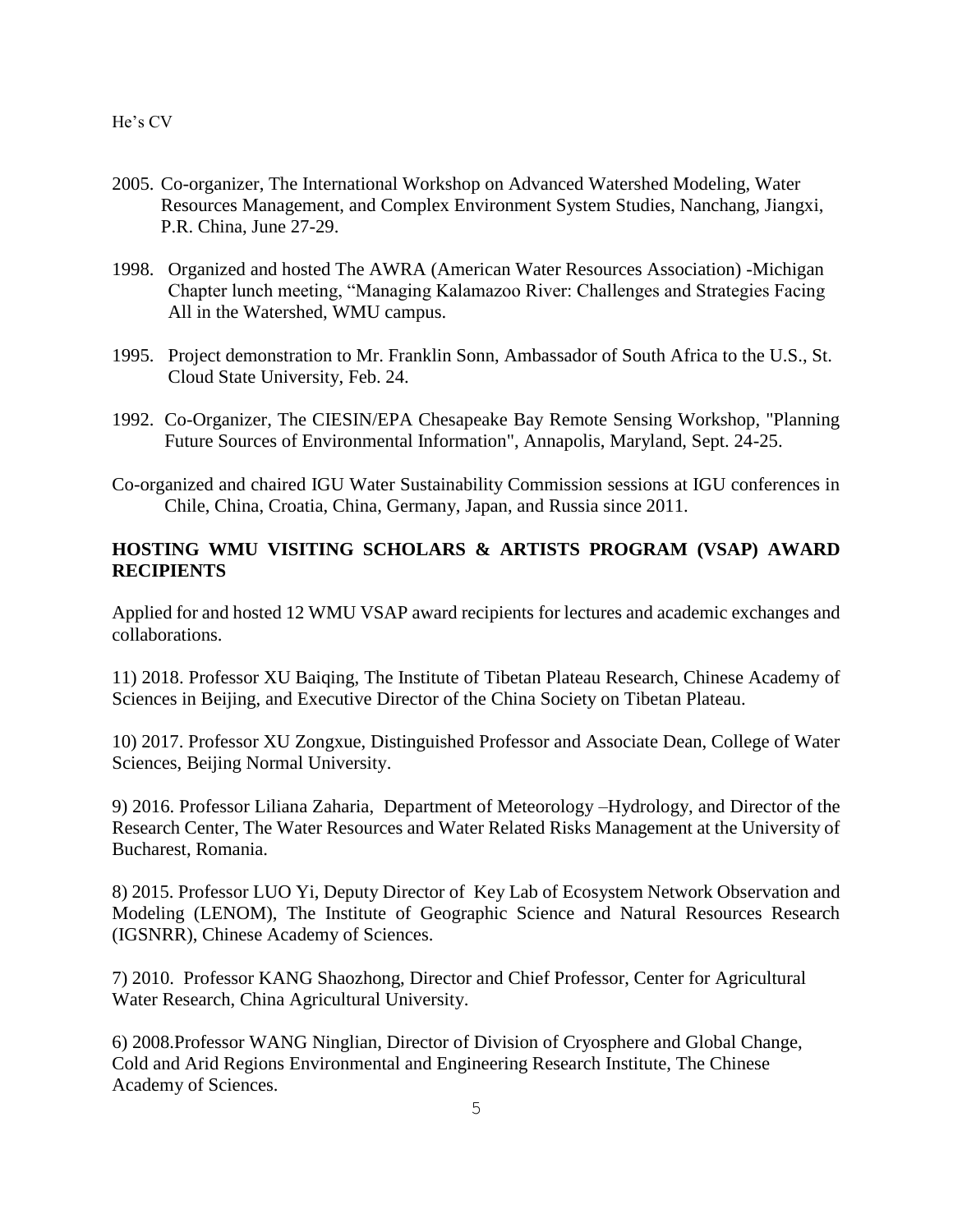5) 2007. Professor NIU Shuwen, Lanzhou University.

4) 2005. Professor FU Bojie, Director-General, Bureau of the Sciences & Technology for Resources and Environment, The Chinese Academy of Sciences.

3) 2004. Professor Wu, Zemin, Chairman of Department of Landscape, Shanghai Jiaotong University and former dean of College of Forestry, Anhui Agricultural University.

2) 2003. Professor Cheng, Sheng-Kui, Deputy Director of the CAS Institute of Geographic Sciences and Natural Resources Research.

1)1999. Prof. Tang, Dengying, Deputy Director, and Prof. Xie, Xianqun, The CAS Institute of Geography.

## **INTERNATIONAL COLLABORATIVE GRANTS RECEIVED**

- 2016. 6) PI, "Impacts of land use/cover change on land surface water-energy processes in the agricultural-pastoral transitional zone, Northwest China", NSF of China, 3.435 million Chinese Yuan (equivalent to: \$554,000), 2016 – 2020.
- 2013. 5) Collaborator, research on key issues in ecological-hydrological-socio-economical system of Greater Dunhuang Region, Northwestern China, 2013 Key Research Support Program of Central Government Higher Education Basic Research Founding, Lanzhou University (1.2 million Chinese Yuan), 1/1/2013-12/1/2014.
- 2012. 4) PI, "Observations and experiments on heterogeneity of soil hydraulic properties and its effects on hydrological processes in the Upper Reaches of the Heihe Watershed, Northwest China", NSF of China , 2.6 million Chinese Yuan (equivalent to: \$420,000), 2012 – 2015.
- 2010. 3) Collaborator, Impacts of Climate Change on the Hydrological Process of Water Cycle in Arid Northwest China (2010CB951002), The Ministry of Science and Technology (3.73 million Yuan), 2010-2015.
- 2009. 2) Collaborator**,** Sino-U.S. Collaborative Research on Functional Aggregation of Regional Ecosystem Services, with The Chinese Academy of Sciences (CAS) (Grant No: GJHZ0948) Research Center for Eco-Environmental Sciences, The CAS, (800,000 Chinese Yuan), 2009-2011.
- 2007. 1) Collaborator, International Partnership Project of the Chinese Academy of Sciences, "The Basic Research for Water Issues of Inland River Basin in Arid Region" (CXTD-Z2005-2).The Chinese Academy of Sciences Cold and Arid Region Environmental Engineering Research Institute, 6,000,000 Chinese Yuan (approximately equivalent to \$750,000), 7/1/2005-5/31/2009.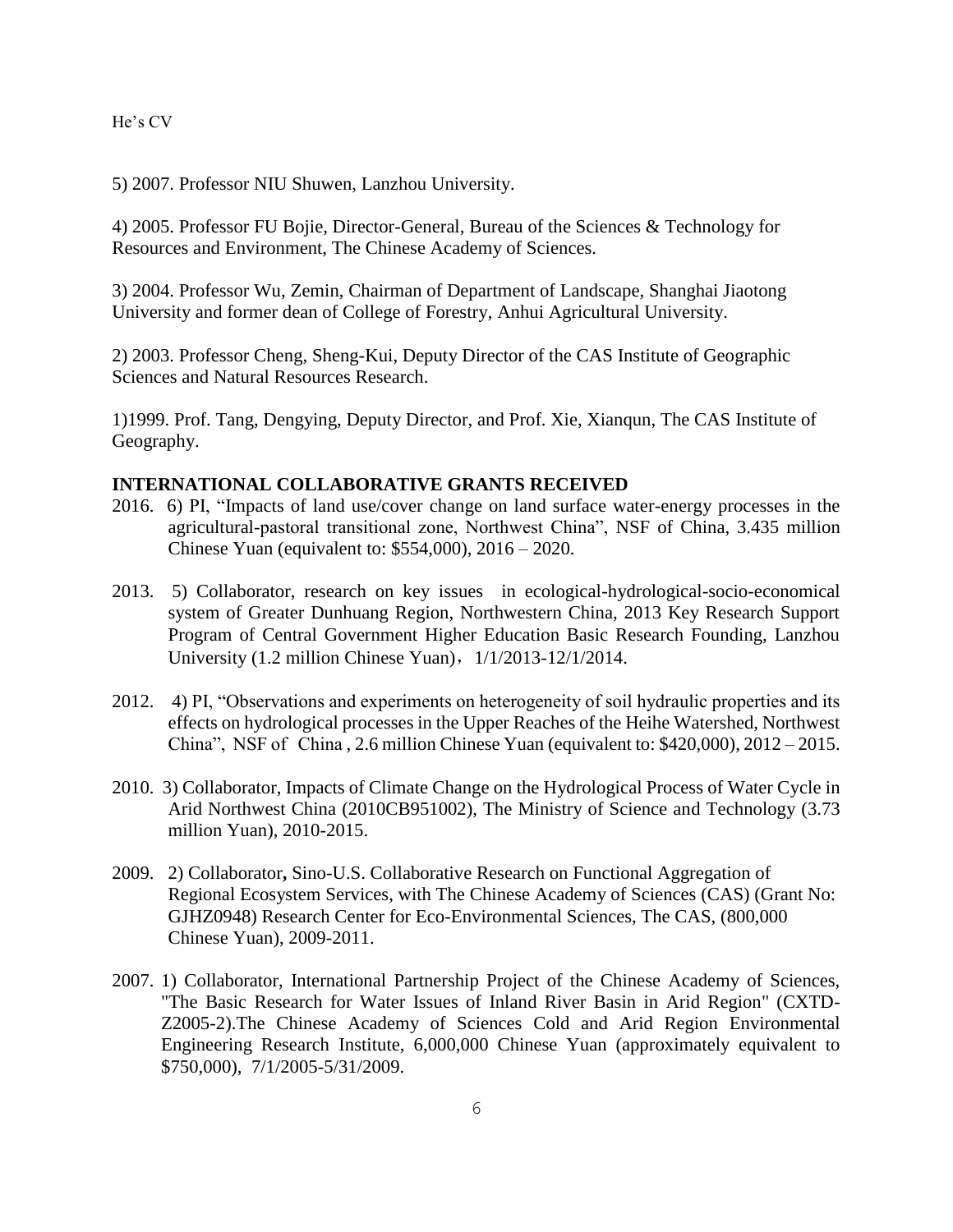# **INTERNATIONAL COLLABORATIONS**

Actively pursued, facilitated, and provided leadership in interdisciplinary and international research. Hosted visits of the following 31 international scholars for collaborative research and academic exchange.

- 2018. Dr. ZHENG Wei, Shaanxi Normal University, Xian, China.
- 2015. Dr. ZHANG Lanhui, and ZHANG Baoqing, Lanzhou University.
- 2015. Prof. FU Bojie, President of Chinese Geographical Society and Academician of The Chinese Academy of Sciences.
- 2014. Drs. ZHOU Hongyi and LI Huixia from FoShan University, China.
- 2014. Prof. CEHN Liding, Secretary-General of China Society of Ecology from The Research Center for Eco-Environmental Sciences, Chinese Academy of Sciences.
- 2014. Prof. HE Xiubin from Institute of Mountain Hazards and Environment, Chinese Academy of Sciences.
- 2013. Ms. YANG Fang and Mr. XIN Xiaokang from Institute of Changjiang Water Resources Protection, Changjiang Water Resources Commission.
- 2012. Dr. WANG Hao, Academician of the Chinese Academy of Engineering and Director of Department of Water Resources**,** China Institute of Water Resources and Hydropower Research (IWHR), Beijing.
- 2012. Dr. Zhao Chuanyan from Lanzhou University.
- 2011. Dr. ZHANG Lanhui from Lanzhou University.
- 2011. Dr. GAO Guangyao and Mr. XU Yanda from the CAS Research Center for Eco-Environmental Sciences.
- 2010. Dr. WU Yanqing, Dean, School of Environmental Sciences and Engineering, Shanghai Jiao Tong University.
- 2010. Being invited as an international review panelist for School of Environmental Science and Engineering, Shanghai Jiao Tong University.
- 2009. Visited Shanghai Jiaotong University as a Fulbright Specialist for lecturing and collaborative research.
- 2008. Prof. CHOU Tienyin, Director of GIS Center at Feng Jia University, Taiwan.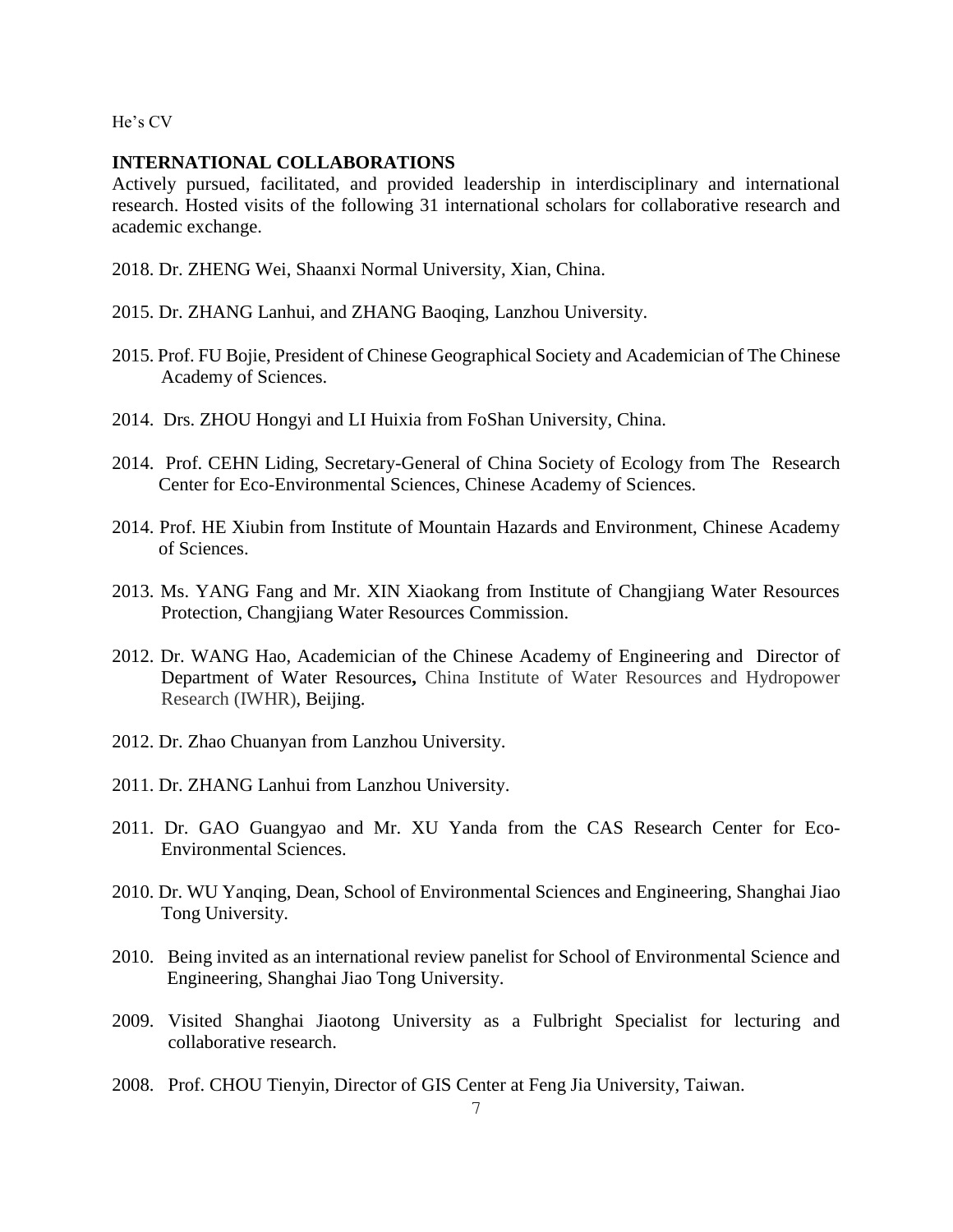- 2009. Prof. YUE Yuanzhen , the Institutes of Geographic Sciences and Natural Resources Research (IGSNRR), the Chinese Academy of Sciences.
- 2008. Dr. CAI Huanjie, Prof. and Dean, College of Water Resources and Architecture, Northwestern A&F University, Yangling, China.
- 2008.Dr. WU, Yanqing, Prof. and Dean, School of Environmental Sciences and Engineering, Shanghai Jiao Tong University.
- 2007. Dr. SUN Yongxi, Division Chief of the Bureau of Bio-Technology, The Chinese Academy of Sciences (CAS); Dr. OUYONG Zhu Director; and Associate Professor LI Yunsheng of The CAS Yucheng Ecological Research Station (YCES).
- 2007. Prof. XIAO Honglang, Assistant Director; Prof. HE Yuanqing; and Prof. FENG Qi from Cold and Arid Regions Environmental and Engineering Research Institute, Chinese Academy of Sciences, Lanzhou.
- 2007. Coordinated the visit of Mr. MA Zurong, Director-General of Hetao Irrigation District Management General Bureau, Inner Mongolia, to the U.S., including visits to the Salt River Project in Phoenix, Arizona; the Closed Basin Division (CBD) in South Central Colorado, and the South Florida Water Management District (SFWMD) in Florida.
- 2006. Invited to The Sino-U.S. Educational Exchange Summit by The Chinese Consulate General in Chicago.
- 2006. Invited Mr. Dennis Schorock, The International Joint Commission-U.S. Section Chair to give a presentation at The Shared Waters: A Great Lakes Symposium on campus.
- 2006. Dr. LIU Ying, Associate Dean of College and Environment and Natural Resources from Jiangxi Normal University, Nanchang, Jiangxi.
- 2005. As one of the 17 invited international speakers from 11 countries, presented a paper on watershed modeling at the 2005 International Conference on Spatial Information Theory and Application in Taichong, Taiwan, May 19-20.
- 2004. Dr. LUO Yi from the Institute of Geographical Sciences and Natural Resources Research, The Chinese Academy of Sciences, Beijing.
- 1999. Dr. Shi, Hua, Chief of Chinese Ecosystem Research Network Office, Chinese Academy of Sciences.
- 1998. Dr. Fu, Bojie, Deputy Director, The Research Center for Eco-Environmental Sciences, The Chinese Academy of Sciences.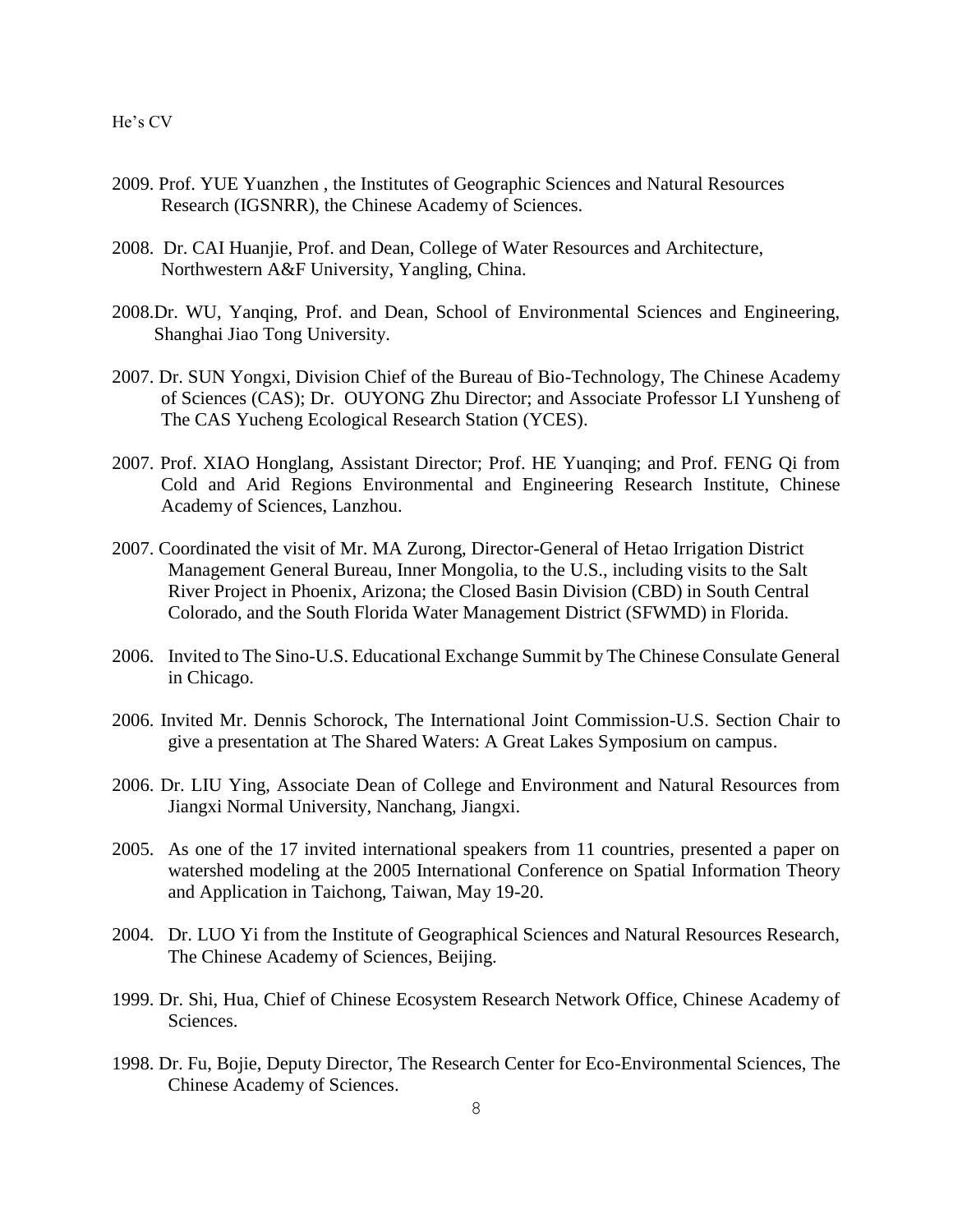- 1995. Under the invitation of The Chinese Geographical Society (Taiwan) and the GIS Center of Feng Chia University, as a member of the Association of Chinese Professionals in GIS (CPGIS), visited 1)Department of Geography, National Taiwan University, 2) Taiwan Environmental Protection Administration Bureau of Environmental Monitoring and Data Processing, 3) Hitron Technology Inc., 4) GAIA GIS Consultant Co., Ltd., and 5) Center for Space and Remote Sensing Research, National Central University.
- 1988. Interpreter, accompanied The Chinese Irrigation Delegation of Shaanxi Province to visit Utah State University International Irrigation Center, Logan, Utah; Salt River Project, Phoenix, Arizona; and University of California at Davis, California.

# **REVIEW NATIONAL AND INTERNATIONAL RESEARCH PROPOSALS**

Research proposal reviewer for NASA, NSF, US. Department of Agriculture, U.S. Geological Survey, Australia, Belgium, Canada, Malaysia, UK, and Chinese agencies including National Office for Science and Technology Awards, NSF of China, Chinese Academy of Sciences, Ministries of Education ( the Changjiang Scholars Program) and Science and Technology, etc.

# **RESEARCH**

#### **RESEARCH INTEREST**

Water resources management, effect of land use/cover change on watershed hydrology and water quality, nonpoint source pollution modeling, ecosystem indicators, hydrology of the Great Lakes watersheds, water resources of China, and comparative analysis of Sino-U.S. water resource policies.

#### **PUBLICATIONS**

#### **Special Issues Editor**

1.Co-Guest Editors: Chansheng He and Frank Winde: Water Sustainability and Ecosystem Health, a Special Issue for *Ecosystem Health and Sustainability (EHS), Vol.2-3-4,* 1401011, *November 5, 2018.* <http://explore.tandfonline.com/page/est/tehs-2018> - si1?utm\_source= CPB&utm\_medium =cms&utm\_campaign=JMX06994.

2. Co-Guest Editor: Watershed science. *Science China Earth Sciences*, January 2015 Vol.58 No.1: 1–2

3. Co-Guest Editor, 2016. Hydrometeorological Observation and Study in High Altitude Area. *Advances in Meteorology*.

4. Guest Editor, 2014. Water Sustainability in Arid Regions, *Journal of Lanzhou University (Natural Sciences)*, 2014, 50(3) (in Chinese).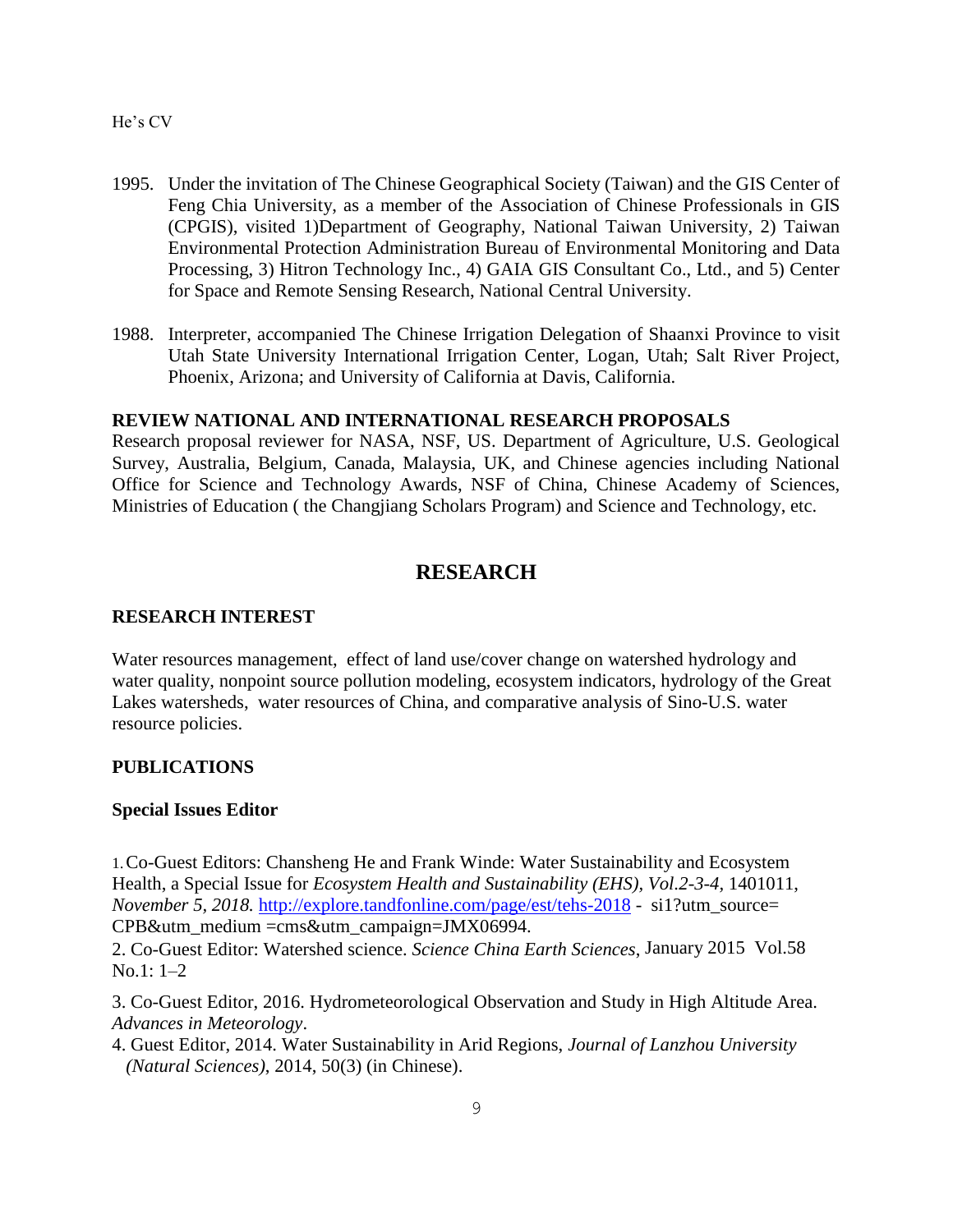### **REFEREED JOURNAL ARTICLES**

*Note: SCI = Science Citation Index; SSCI=Social Science Citation Index*. \*=corresponding author.

2018. 67) Luo, Yi, Rong Gan; Lin Sun; Chansheng He, Xiaolei Wang, Yiqing Zhang, Shiyin Liu. 2018. Climate change impacts on base flow in the headwater of Syr Darya River Basin in the last fifty years since 1950s, Central Asia. *Global and Planetary Change* (under review).

66) TIAN ,Jie, Baoqing ZHANG, Chansheng HE\* , Zhibo HAN**,** H.R. Bogena, J.A. Huisman.2018. Dynamic response patterns of profile soil moisture under different land covers in the Mountainous area of the Heihe River Watershed, Northwest China.*Agricultural and Forest Meteorology (under review).*

65) ZHANG, Lanhui, Chansheng HE\* , Mingmin ZHANG, and Yi ZHU. 2017. Evaluation of the SMOS and SMAP soil moisture products against both sparse and dense in situ networks over an arid mountainous watershed, Northwest China. *Science China Earth Sciences* (SCI) (**[10.1007/s11430-018-9308-9](https://doi.org/10.1007/s11430-018-9308-9)** (SCI).

64) He, Chansheng and Frank Winde. 2018. Water Sustainability and Watershed Ecosystem Health, editorial, *Ecosystem Health and Sustainability, Vol.4(10): 241-242,*  <https://doi.org/10.1080/20964129.2018.1538666> (editorial).

 63) Luo, Yi., Xiaolei Wang, Shilong Piao, Lin Sun, Philippe Ciais, Tobias Bolch, Yiqing Zhang, Changkun Ma, Rong Gan, Chansheng He. 2018. Contrasting streamflow regimes induced by melting glaciers across the Tien Shan – Pamir – North Karakoram. *Scientific Report* (SCI), 8:16470, :10.1038/s41598-018-34829 .

62) Li, Jinlin, Lanhui Zhang, Chansheng He\*, and Chen Zhao. 2018. Comparison of the MCRF and ordinary Kriging methods for calculating soil texture in a mountainous watershed, Northwest China. *Sustainability,* 10, 2819, <http://dx.doi.org/10.3390/su10082819> (SCI).

61**)** Biao Long, Baoqing Zhang\*, Chansheng He, Rui Shao, Wei Tian.2018. Is there a change from a warm-dry to a warm-wet climate in the Inland River Area of China? Interpretation and analysis through surface water balance. *Journal of Geophysical Research: Atmospheres,* 123, https://doi.org/10.1029/2018JD028436 *(SCI, IF:3.318).*

 60)JIN, X., Chansheng HE\* , Lanhui ZHANG, and Baoqing ZHANG. 2018. A Modified Groundwater Module in SWAT for Better Streamflow Simulation in a Large Arid Endorheic River Watershed, Northwest China. *Chinese Geographical Science* (SCI) , 28(1):47-60, https://doi.org/10.1007/s11769-018-0931-0.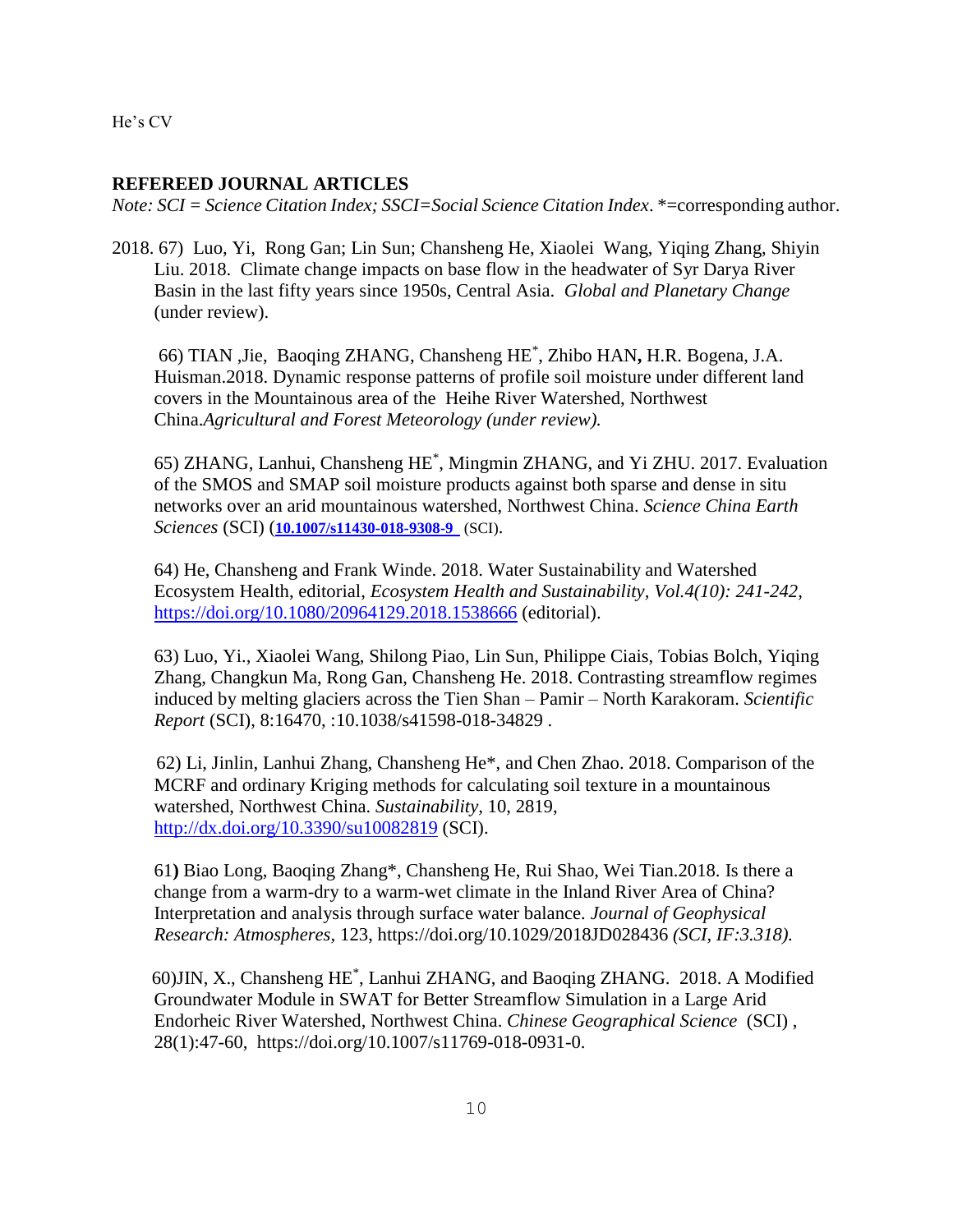2017. 59) Xie, Yaowen, Bie Qiang, and Chansheng He. 2017. Human Settlement and Changes in the Distribution of River Systems in the Minqin Basin over the past 2000 years in Northwest China. *Ecosystem Health and Sustainability*, *3(11*), 1401011, DOI:10.1080/20964129.2017.1401011.

58) ZHANG, Lanhui, Chansheng HE\* , and Mingmin ZHANG. 2017. Multi-Scale Evaluation of the SMAP Product Using Sparse In-Situ Network over a High Mountainous Watershed, Northwest China. *Remote Sensing,* 9(1111), doi:10.3390/rs9111111 (SCI, IF:3.406).

57) ZHANG , Lanhui, Chansheng HE\* , Xiao Bai, Yi Zhu. 2017. Physically-based adjustment factors for precipitation estimation in a large arid mountainous watershed, Northwest China. *Journal of Hydrologic Engineering 22(11):04017047, , DOI: 10.1061(ASCE)HE.1943-5584.0001576 (SCI)*.

56) ZHANG , Lanhui, Chansheng HE\* , Jinlin LI, Yong WANG, Zhongfu Wang. 2017. Comparison of IDW and physically-based IDEW method in hydrological modelling for large mountainous watershed, Northwest China. *River Research and Applications, DOI: 10.1002/rra.3147* (SCI, IF:2.067).

55) LIU, Lei, Jianqin Ma**,**Yi Luo, C. He and Tiegang Liu. 2017. Hydrologic Simulation of a Winter Wheat– Summer Maize Cropping System in an Irrigation District of the Lower Yellow River Basin, China. Water, 9(7), doi:10.3390/w9010007 (SCI ).

- 2017. 54) TIAN ,Jie, Baoqing ZHANG, Chansheng HE\* , Xiao BEI .2017. Variability of Soil Hydraulic Conductivity and Soil Hydrological Response under Different Land Cover in the Mountainous Area of the Heihe River Watershed, Northwest China. *Land Degradation and Development,* 28:1437–1449 ,DOI: 10.1002/ldr.2665 (SCI Impact Factor:7.27)
- 2016. 53) He, C. 2016. Quantifying Drivers of the Sediment Load Reduction in the Yellow River Basin. *National Science Review, 3(2)*: 155-156, doi: 10.1093/nsr/nww014(SCI) (Impact factor: 8.42).

52) ZHANG, Lanhui, Xin JIN, Chansheng HE\*, Baoqing ZHANG, Xifeng ZHANG, Chen ZHAO Jinlin LI, Jie Tian and Carlo DeMarchi. 2016. Comparison of a concept model and a physically-based model for hydrological modeling of a mountainous watershed in arid Northwest China. *Journal of Hydrologic Engineering (SCI), 21(5): 04016007, DOI:* 10.1061/(ASCE)HE.1943-5584.0001313.

51) Zhang, Baoqing and Chansheng He. 2016. A modified water demand estimation method for drought identification over arid and semiarid regions. *Agricultural and Forest Meteorology* 230-231:58-66 (SCI), [http://dx.doi.org/10.1016/j.agrformet.2015.11.015.](http://dx.doi.org/10.1016/j.agrformet.2015.11.015)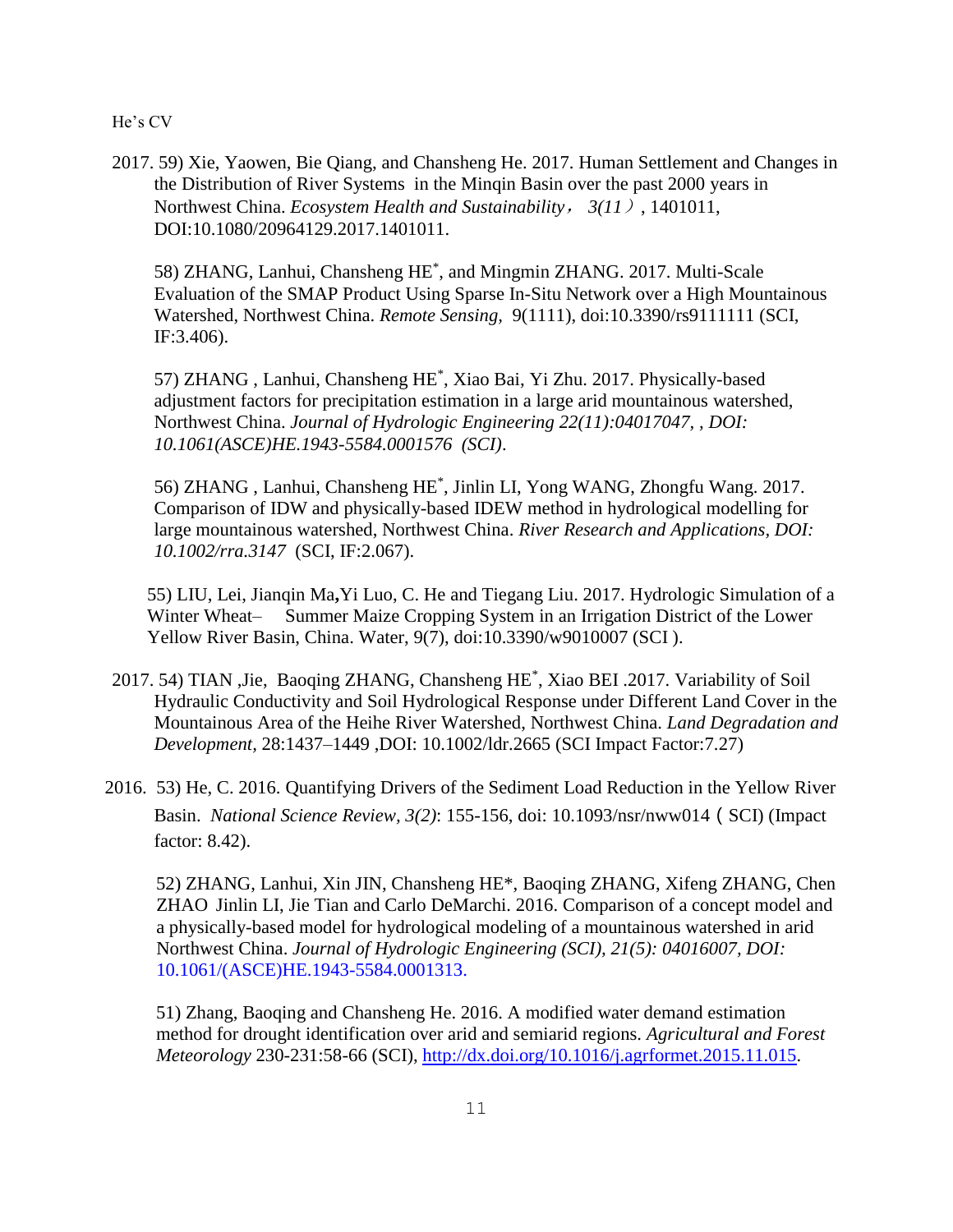50) ZHANG, Baoqing, Chansheng He. Morey Burnham, and Lanhui Zhang. 2016. Evaluating the coupling effects of climate aridity and vegetation restoration on soil erosion over the Loess Plateau in China. *Science of the Total Environment, 539:436-449* (SCI), [http://dx.doi.org/10.1016/j.scitotenv.2015.08.132.](http://dx.doi.org/10.1016/j.scitotenv.2015.08.132)

49) Ding, Yongjian, Shiqiang Zhang, Fengjing Liu, Daqing Yang, Chansheng He, and Svetlana Stuefer. 2016. Hydrometeorological Observation and Study in High Altitude Area. *Advances in Meteorology,* Doi:10.1155/2016/1372464. (Editorial).

48) JIANG, Yiwen, Lanhui Zhang\*, Baoqing ZHANG, Chanshegn HE\* , Xin JIN and Xifeng ZHANG. 2016. Modeling Irrigation Management for Water Conservation by DSSAT Model in arid Northwestern China. *Agricultural Water Management* (SCI), 177:37-45, http://dx.doi.org/10.1016/j.agwat.2016.06.014.

47) Wang, Xiaolei, Yi Luo, Lin Sun, Chansheng He, Yiqing Zhang, Shiyin Liu. 2016**.**  Attribution of runoff decline in the Amu Darya River of Central Asia from 1951 to 2007. *Journal of Hydrometeorology* (SCI) , 17 (5):1543-1560, DOI: 10.1175/JHM-D-15-0114.1  $(IF=3.599).$ 

- 2015. 46) Li, Xin, Ganlin Zhang and Chansheng He. 2015. Editorial: Watershed science: Brigdging new advances in hydrological science with good management of river basins. *Science China Earth Sciences (SCI)*, 58(1-2):1-2, DOI:10.1007/s11430-014-5037-7 *(*Times Cited: 17, Based on ISI Web of SCI) (Editorial).
- 2015. 45) Jin, X, L. Zhang, J. Gu, C. Zhao, J. Tian, and C. He\* . 2015. Modeling the Impacts of Spatial Heterogeneity in Soil Hydraulic Properties on Hydrologic Process in the Upper Reach of the Heihe River in the Qilian Mountains, Northwest China. *Hydrological Processes* (SCI), 29(15):3318:3327, DOI:10.1002/hyp.10437.

44) Zhang, L., S. Wang, C. He\*, K. Shang, L.Meng, X.Li, and B. M. Lofgren. 2015. A new method for instant correction of Numerical Weather Prediction Products in China. *Science China -Earth Sciences (SCI)* 58(2):231-244, doi: 10.1007/s11430-014-4957-6.

2014. 43) Zhang, X., L. Zhang, C. He\*, J. Li, and Y. Jiang. 2014. Quantifying the impacts of land use/ land cover change on groundwater depletion in Northwestern China - a case study of the Dunhuang Oasis. *Agricultural Water Management* (SCI),146:270-279, http://dx.doi.org/10.1016/j.agwat.2014.08.017*(*Times Cited: 17).

42) Tang, Q., C. He, X. He, Y. Bao, R. Zhong and A. Wen. 2014. Farmers' sustainable strategies of soil conservation on sloping arable lands in the Upper Yangtze River Basin, China. *Sustainability* 2014 **(***6):*4795-4806; doi:10.3390/su6084795 (SCI)**.**

41) He, C, L. Zhang, C. DeMarchi, and T.E. Croley II. 2014. Estimating Spatial Distribution of Point and Nonpoint Sources Pollution Loads in the Saginaw Bay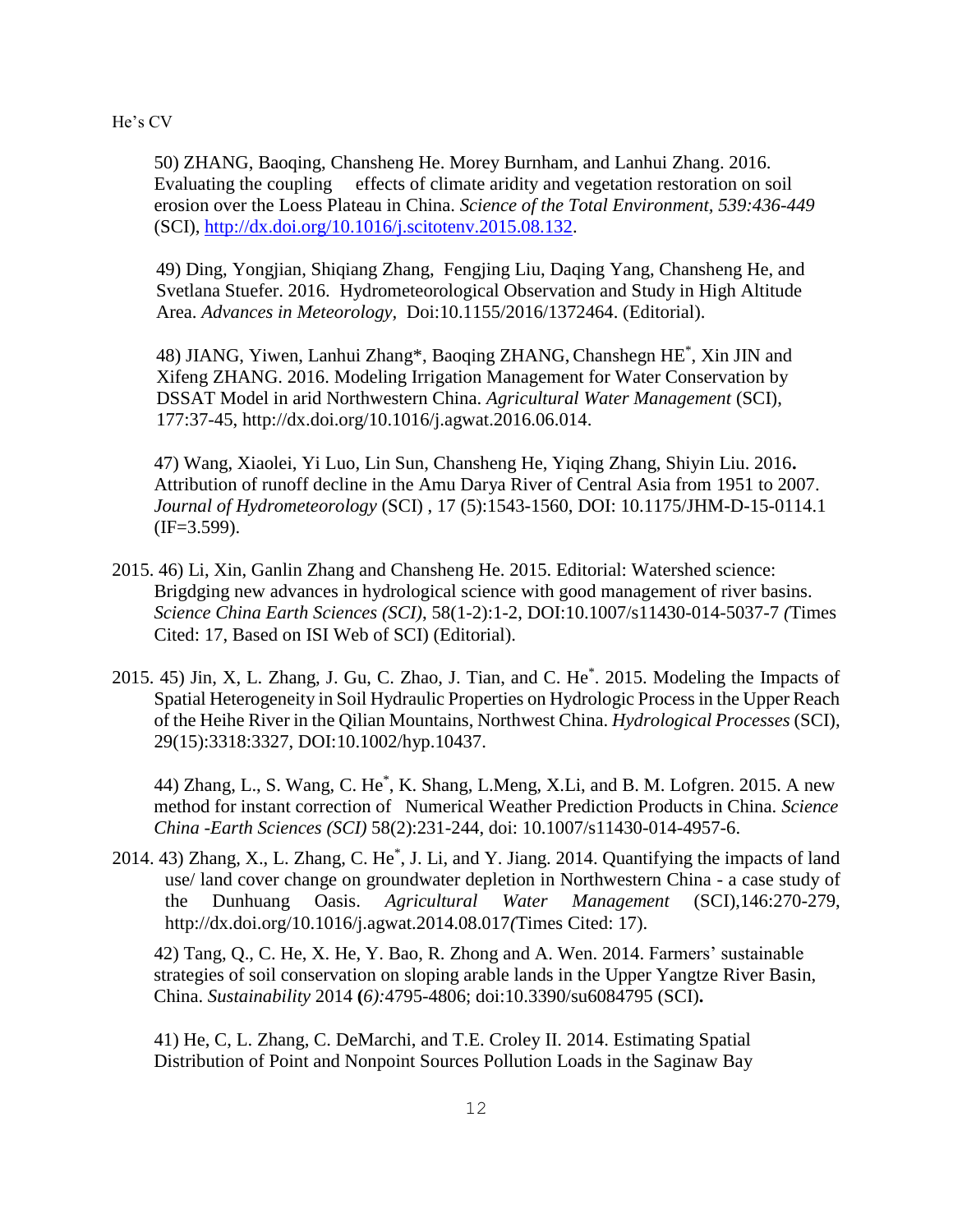Watersheds *Journal of Great Lakes Research* Supplement 40 (2014) 11–17, [http://dx.doi.org/10.1016/j.jglr.2014.01.013.](http://dx.doi.org/10.1016/j.jglr.2014.01.013)

40) Fu, Li, L. Zhang, and C. He\* . 2014. Analysis of Agricultural Land Use Change in the Middle Reach of the Heihe River Basin, Northwest China. *[International Journal of](http://www.mdpi.com/journal/ijerph)  [Environmental Research and Public Health](http://www.mdpi.com/journal/ijerph) (SCI),* 11(3):2678-2712, doi:10.3390/ijerph110302698.

39) Zhang, LanHui, Shigong Wang, Yu Zhang, ChanSheng He\* , Xin Jin. 2014. Development of an instant correction and display system of Numerical Weather Prediction Products in China. *Chinese Geographical Science* (SCI) DOI:10.1007/s11769-014-0672-7.

2013. 38) [Yang, F., Z. Xu,](http://www.tandfonline.com/action/doSearch?action=runSearch&type=advanced&searchType=journal&result=true&prevSearch=%2Bauthorsfield%3A(Yang%2C+F)) [Y. Zhu,](http://www.tandfonline.com/action/doSearch?action=runSearch&type=advanced&searchType=journal&result=true&prevSearch=%2Bauthorsfield%3A(Zhu%2C+Y)) [C. He,](http://www.tandfonline.com/action/doSearch?action=runSearch&type=advanced&searchType=journal&result=true&prevSearch=%2Bauthorsfield%3A(He%2C+C)) [G. Wu,](http://www.tandfonline.com/action/doSearch?action=runSearch&type=advanced&searchType=journal&result=true&prevSearch=%2Bauthorsfield%3A(Wu%2C+G)) [J Qiu,](http://www.tandfonline.com/action/doSearch?action=runSearch&type=advanced&searchType=journal&result=true&prevSearch=%2Bauthorsfield%3A(Qiu%2C+J+R)) [Q. Fu,](http://www.tandfonline.com/action/doSearch?action=runSearch&type=advanced&searchType=journal&result=true&prevSearch=%2Bauthorsfield%3A(Fu%2C+Q)) & [Q. Liu.](http://www.tandfonline.com/action/doSearch?action=runSearch&type=advanced&searchType=journal&result=true&prevSearch=%2Bauthorsfield%3A(Liu%2C+Q)) 2013. Evaluation of agricultural nonpoint source pollution potential risk over China with a Transformed-Agricultural Nonpoint Pollution Potential Index method. *Environmental Technology* (SCI) 34(21): 2951-2963. DOI**:**10.1080/09593330.2013.796008.

37) Xu, YD, BJ FU, and CS He. 2013. Assessing the hydrological effect of the check dams in the Loess Plateau, China, by model simulations. *Hydrology and Earth System Sc*ience. (SCI), 17: 2185–2193. (IF: 3.984, Times cited: 36).

36) Liu, S., Li, Yi, and He, C. 2013. Spectral analysis and estimations of soil salt and organic matter contents. *Soil Science* (SCI) 178(3):138-146 (doi: 10.1097/SS.0b013e318295ba8f).

2012. 35) Li, Y., M. Li, B. Si, and C. He. 2012. Relationship between volume-based and number-based fractal dimensions of soil particle size distributions. *Transactions of the Chinese Society of Agricultural Engineering* 28(23):82-91, DOI: 10.3969/j.issn.1002- 6819.2012.23.012*.* 

34) Li, Yi, S. Liu, Z. Liao, and C. He. 2012. Comparison of two methods for estimation of soil water content from measured reflectance. *Canadian Journal of Soil Science (SCI),* (2012) 92: 1-13 , doi:10.4141/CJSS2011-114 *.*

33) He, C., Lanhui ZHANG, Li FU, Yi LUO, Lanhai LI, Carlo DeMarchi , and Ninglian WANG. 2012. Streamflow Allocation for Rehabilitation of Downstream Ecosystems in Arid Northwest China Hydrol. Earth Syst. Sci. Sci. Discuss., 9, 1–38, 2012, [www.hydrol](http://www.hydrol-earth-syst-sci-discuss.net/9/1/2012)[earth-syst-sci-discuss.net/9/1/2012,](http://www.hydrol-earth-syst-sci-discuss.net/9/1/2012) doi:10.5194/hessd-9-1-2012.

32) Su, C.-h., Bo-Jie Fu, C. He, Yi-He Lü . 2012. Variation of ecosystem services and human activities: A case study in the Yanhe Watershed of China*, Acta Oecologica* (SCI) , 44(2012):46-57 (Times cited:41).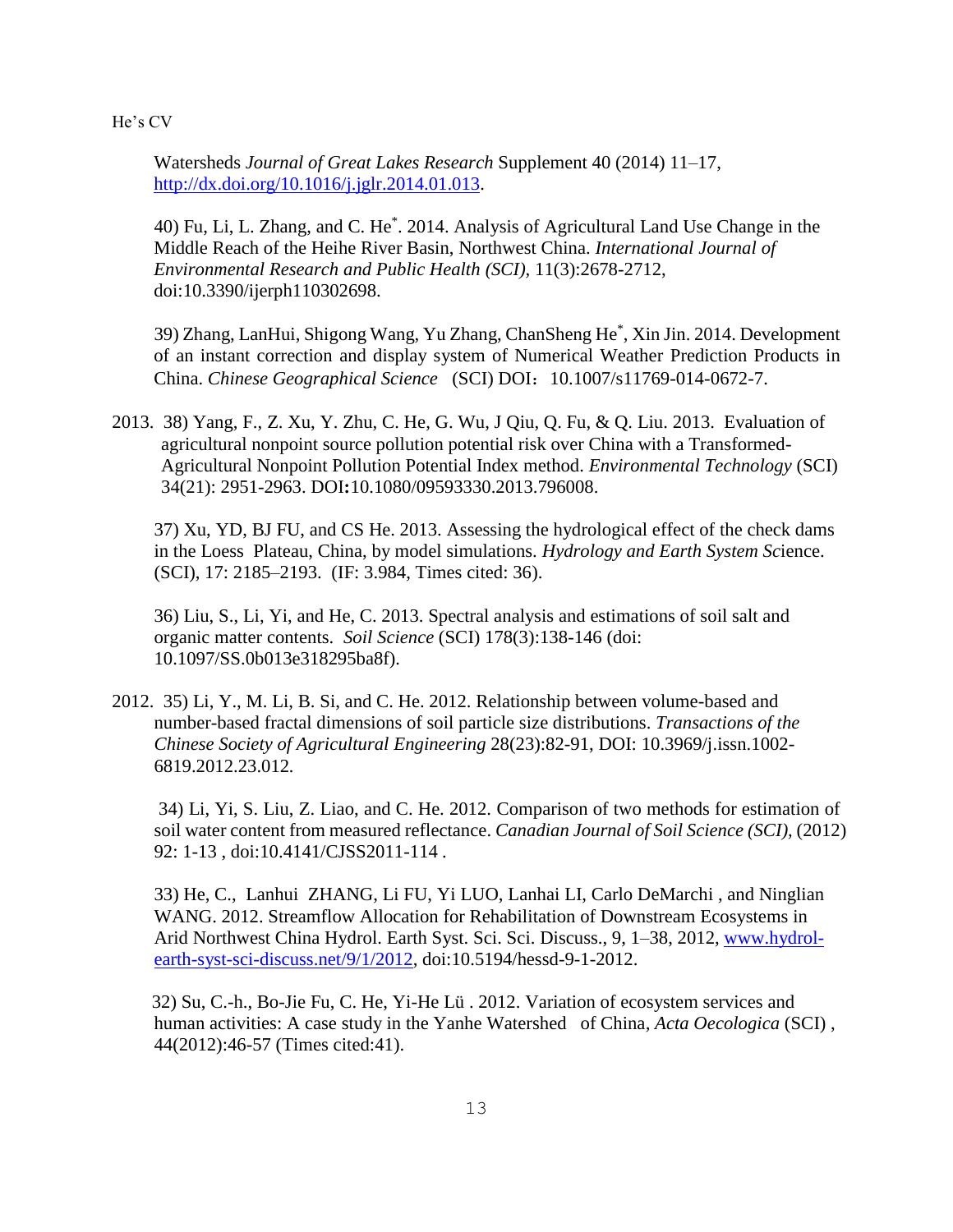31) Xu, Y.D., B.J. Fu, C.S. He, and G.Y. Gao. 2012. Watershed discretization based on multiple factors and its application in the Chinese Loess Plateau. *Hydrology and Earth System Sc*ience (SCI) 16:59-68, doi:10.5194/hess-16-59-012.(IF:3.984).

2011. 30) Fu, B., Yu Liu , Yihe Lu, C. He, Yuan Zeng and, B. Wu. 2011. Assessing the soil erosion control service of ecosystems change in the Loess Plateau of China. *Ecological Complexity* (SCI) 8 (2011) 284–293 (Times Cited: 157).

29) Wang, Shuai, B. Fu, C. He, G. Sun, and G. Gao.. 2011. A Comparative Analysis of Forest Cover and Catchment Water Yield Relationships in Northern China. *Forest Ecology and Management (SCI),* 262 ( 7): 1189-1198 . DOI: 10.1016/j.foreco.2011.06.013 (Times Cited: 44, based on *ISI Web of Science Citation Index*).

28) Wang, Xili, L. Fu, and C. He. 2011. Applying Support Vector Regression to Water Quality Modeling by Remote Sensing Data. *International Journal of Remote Sensing (SCI) 32 (23):8615-8627. (*DOI**:**10.1080/01431161.2010.543183).

 27) DeMarchi, Carlo, Fei Xing, Thomas E. Croley II, Chansheng He, Yaping Wang. 2011. Application of a Distributed Large Basin Runoff Model to Lake Erie: Model Calibration and Analysis of Parameter Spatial Variation . *J. of Hydrologic Engineering (SCI) 16((3):193-202* (DOI: 10.1061/(ASCE) HE.1943-5584.0000304).

2010. 26) Liu, Lei, Y. Luo, C. He, J. Lai, and X. Li 2010. Role of the Dual Functional Canals in Improving Water Use Efficiency in the Irrigation Districts along the Lower Yellow River, China. *Journal of Hydrology* (SCI) *Vol. 391( 1-2):157-174)* (SCI Impact factor:  $3.654$ ).

25) He, C. and T.E. Croley. 2010. Hydrological Resource Sheds and the U.S. Great Lakes Applications. *Journal of Resources and Ecology, 1(1):25-30*.

24) He, C., X. He, and L. Fu. 2010. China's South-to-North Water Transfer Project: Is It Needed? *Geography Compass* 4/9: 1312-1323, 10.1111/j.1749-8198.2010.00375.x.

23) He, C. and C. DeMarchi. 2010. Modeling Spatial Distributions of Point and Nonpoint Source Pollution Loadings in the Great Lakes Watersheds. *International Journal of Environmental Science and Engineering* 2(1):24-30.

2009. 22) He, C., C. DeMarchi, T. E. Croley, Q. Feng, and T. Hunter. 2009. Modeling the Hydrology of the Heihe Watershed in Northwestern China. *Sciences in Cold and Arid Regions, Vol. 1 (5):0432-0442*.

 21) Fu, B., Yafeng Wang, Yihe Lu, C. He, Liding Chen, and Chenjun Song. 2009. The effects of land-use combinations on soil erosion: a case study in the Loess. Plateau of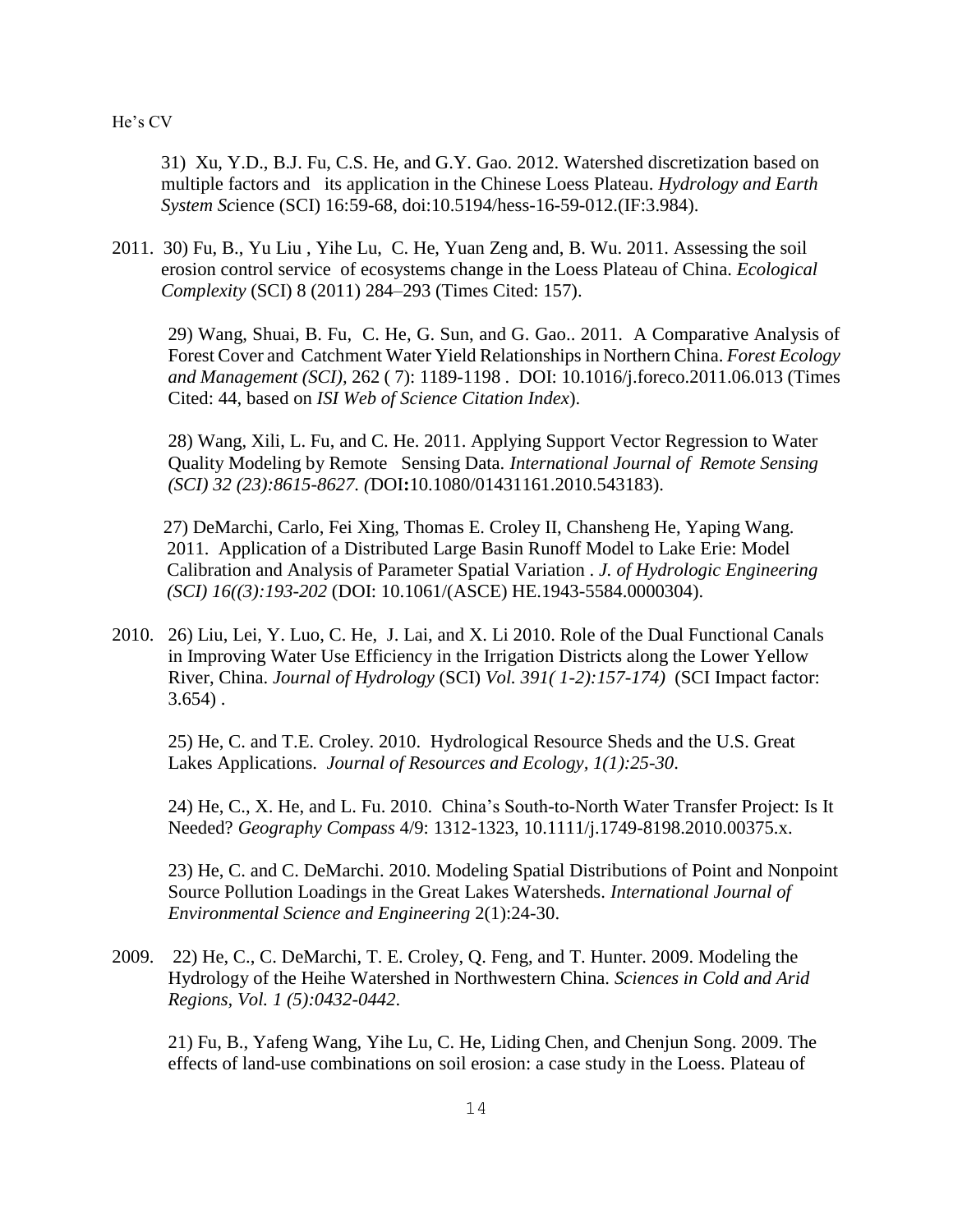China. *Progress in Physical Geography* (*SCI*) 33 (6): 793-804 (impact factors: 3.690, Times Cited: 84).

20) He, C., C. DeMarchi, T. E. Croley, Q. Feng, and T. Hunter. 2009. Modeling the Hydrology of the Heihe Watershed in Northwestern China. *Journal of Glaciology and Geocryology, Vol.31 (3):410-421*.

2008. 19) Luo,Y., C. He, M. Sophocleous, Z. Yin, and H. Ren. 2008. Assessment of Crop Growth and Soil Water Modules in SWAT2000 Using Extensive Field Experiment Data in the Irrigation District of the Yellow River Basin. *Journal of Hydrology* (SCI) (352):139-156 (SCI Impact factor: 3.654, Times Cited: 61).

18) Croley, T. E., II, D. F. Raikow, C. He, and J. F. Atkinson, 2008. Hydrological Resource Sheds. *Journal of Hydrologic Engineering (SCI) Vol.13 (9):873-885.*

- 2007. 17) He, C. and T.E. Croley II. 2007. Application of a Distributed Large Basin Runoff Model in the Great Lakes Basin. *Control Engineering Practice (SCI) Vol.15 (8): 1001- 1011(*Times Cited: 13)*.*
- 2006. 16) Croley, T.E. II. and C. He, 2006. Watershed Surface and Subsurface Spatial Intraflows. *Journal of Hydrologic Engineering (SCI) Vol.11 (1):12-20 (*Times Cited: 11)*.*
- 2005. 195 He, C. S. Cheng, and Y. Luo. 2005. Desiccation of the Yellow River and the South Water Northward Diversion Project. *Water International* (*SCI*) Vol. 30 (2):261-268.

14) Croley, T.E.II.and C.He. 2005. Distributed-Parameter Large Basin Runoff Model I: Model Development. *Journal of Hydrologic Engineering (SCI) Vol. 10 (3):173-181(*Times Cited: 20).

13) Croley, T.E. II., C. He, and D.H. Lee. 2005. Distributed-Parameter Large Basin Runoff Model II: Application. *Journal of Hydrologic Engineering (SCI) Vol. 10 (3):182-19 (*Times Cited: 15).

- 2003. 12) He, C. 2003. Integration of GIS and Simulation Model for Watershed Management. *Environmental Modeling and Software (SCI)* Vol. 18(8-9): 809-813 *(impact factor: 3.608, citation: 59 times).*
- 2001. 11) He, C., C. Shi, C. Yang, and B.P. Agosti. 2001. A Windows-Based GIS-AGNPS Interface. *J. of The American Water Resources Association* (*SCI*) Vol. 37 (2):395-406 *(*Times Cited: 15).
- 2000. 10) He, C., S.B. Malcolm, K.A. Dahlberg, and B. Fu. 2000. A Conceptual Framework for Integrating Hydrological and Biological Indicators into Watershed Management. *Landscape and Urban Planning (SSCI)* Vol.49 (2):25-34. *(impact factor: 3.137,* Times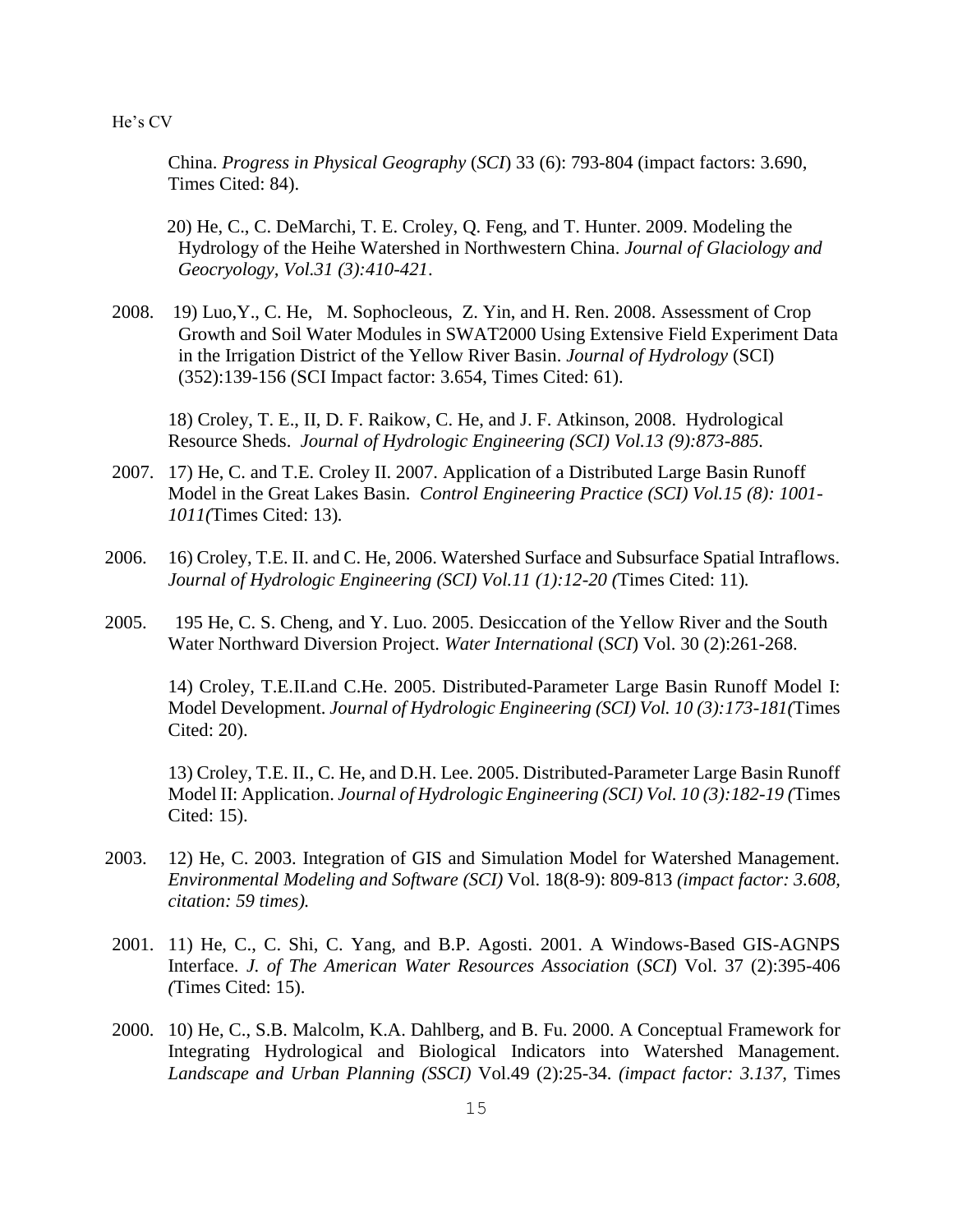Cited: 25).

1999. 9) He, C. 1999. Assessing Regional Crop Irrigation Requirements and Streamflow Availability for Irrigation Development in Saginaw Bay, Michigan. *Geographical Analysis* (*SSCI*) Vol. 31 (2):169-186.

8) He, C. 1999. Incorporating Soil Associations into Linear Programming Models for Development of Irrigation Scenarios. *Geographical Analysis* (*SSCI*) Vol. 31 (3): 236-248.

7) He, C. 1999. Use of Hydrologic Budget and Chemical Data for Groundwater Assessment. American Society of Civil Engineers (ASCE) *Journal of Water Resources Planning and Management* (*SCI*) Vol. 125 (4):234-238.

6) He, C. and T.C. Edens. 1999.Environmental and Economic Concerns in the Saginaw Bay Watershed: Results of A Survey of Environmental Professionals. *The Great Lakes Geographer* Vol. 6 (1&2): 40-50.

5) Fu, B., L. Chen, and C. He, 1999. Integrating Landscape Ecological Principles and Land Evaluation for Sustainable Land Use. *Journal of Environmental Sciences* (SCI) Vol. 11(2):136-140.

- 1998. 4) He, C. and C. Shi. 1998. A Preliminary Analysis of Animal Manure Distribution in Michigan for Nutrient *Utilization. Journal of The American Water Resources Association (SCI)* Vol. 34 (6):1341-1354.
- 1997. 3) He, C. 1997. Modeling Hydrologic Impact of Withdrawing the Great Lakes Water for Agricultural Irrigation. *Journal of The American Water Resources Association (SCI*) Vol. 33(5): 1055-68.
- 1995. 2) Bartholic, J.F., Y.T. Kang, N. Phillips, and C. He. 1995. Saginaw Bay Integrated Watershed Prioritization and Management System. *[Journal of Contemporary Water](http://opensiuc.lib.siu.edu/jcwre)  [Research and Education](http://opensiuc.lib.siu.edu/jcwre)* (the University Council of Water Research Institutes (UCOWR) 100 (1):55-59.
- 1993. 1) He, C., J.F. Riggs and Y.T. Kang. 1993. Integration of Geographic Information Systems and A Computer Model to Evaluate Impacts of Agricultural Runoff on Water Quality. *Water Resources Bulletin (SCI)* Vol.29 (6):891-900 (Citation: 28 times).

# **REFEREED JOURNAL ARTICLES IN CHINESE**

2018. 25) Li, Xu-liang, YANG Li-Xiao, TIAN Wei, XU Xue-feng, and HE Chan-sheng\* . 2018. Land use and land cover change in agro-pastoral ecotone in Northwest China: A review. Chinese Journal of Applied Ecology, 29(10) 3487-3495, DOI: 10.13287/j.1001-9332.201810.020.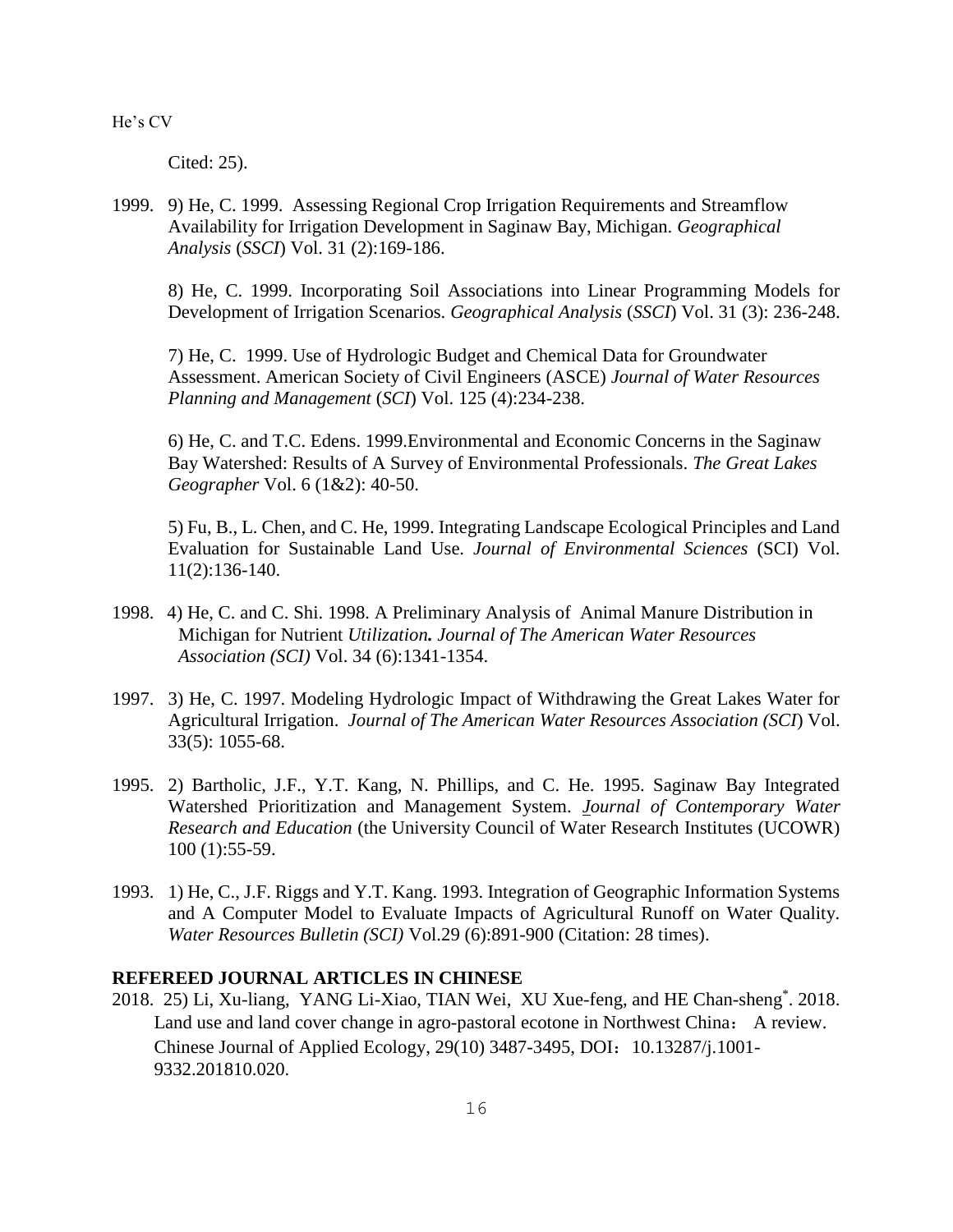24) Han, Zhibo, Baoqing Zhanbg, JieTian, Chansheng He. 2018. Simulating Impact of Climate Change Scenarios on Maize Yield by CCSM4 Climate Model and DSSAT-Maize in the Heihe Oasis, Northwest China. Journal of Irrigation and Drainage, DOI: 10.13522/j.cnki.ggps.20170062 .

2017. 23) Zeng, Shengxuan, Juan Gu, Chanshedng He. 2017. Climate variability and persistence in the farming-pastoral transitional zone in the Central Part of the Northwest China over the past 60 years. *Research of Soil and Water Conservation :* 25(4):356-364, 1005- 3409(2018)04-0356-09.

22) Yang,Lixiao, Shengxuan Zeng, Yiwen Jiang, Juan Gu, Chansheng He. 2017. Comparison of Drought Characteristics in the Upstream of the Heihe River Watershed by Palmer Drought Severity Index and Standard Precipitation Index. *Research of Soil and Water Conservation*, 24 (2):132-136, DOI: 1005-3409(2017)02-0132-05 (in Chinese).

21) Xiang, Yihong, Mingmin Zhang, Lanhui Zhang, Chansheng He, Yibo Wang, Xiao Bai. 2017.

Assessment of SMOS soil moisture products under different vegetation types in the Qilian Mountain, China. Remote Sensing Technology and Application, 32(5):834-843 (in Chinese).

 20) Bai, Xiao, Lanhui Zhang,Yibo Wang, Jie Tian, Chansheng He, and Guohua Liu. 2017. Spatial-temporal Variation of Soil Moisture under Different Land Use Land Cover Based on In-Situ Observations in the Qilian Mountain, China. *Research of Soil and Water Conservation* , 24 (2), DOI: 1005-3409(2017)02-0017-09 (in Chinese).

- 2016. 19) Wang, Zhongfu, Lanhui Zhang, Yibo Wang, and Chansheng He. 2016. The Diurnal Variations of Grassland Evapotranspiration over Different Periods in Pailugou Catchment at the Upper Reach of the Heihe River. *Journal of Applied Ecology*, 27(11):3496-3504, DOI: 10.13287/j.1001–9332.201611.012 (in Chinese).
- 2015.18) Wang, Zhongfu, Lixiao Yang, Xiao Bai, and Chansheng He\*. 2015. Evaporation Paradox in the Heihe River Basin. *Journal of Glaciology and Geocryology,37(5):* 1323- 1332, DOI: 10.7522/j.isnn.1000-0240.2015.0146 *( in Chinese).*
- 2014. 17) JIANG, Yiwen, ZHANG Xifeng, YANG Lixiao, and HE\* Chansheng. 2014. Spatial and Temporal Patterns of Meteorological and Hydrological Drought Indices in the Upper Reach of the Heihe River Watershed, Northwest China, *Resource Science* 36(9):1842-1851 (in Chinese).

16) JIN, Xin, ZHANG Lanhui , Juan GUO,ZHAO Chen, TIAN Jie and HE\* Changsheng. 2014. Development and application of a tool for computation of solar radiation in complex topographic areas. *Geospatial Information* 12(2): 56-60 (in Chinese).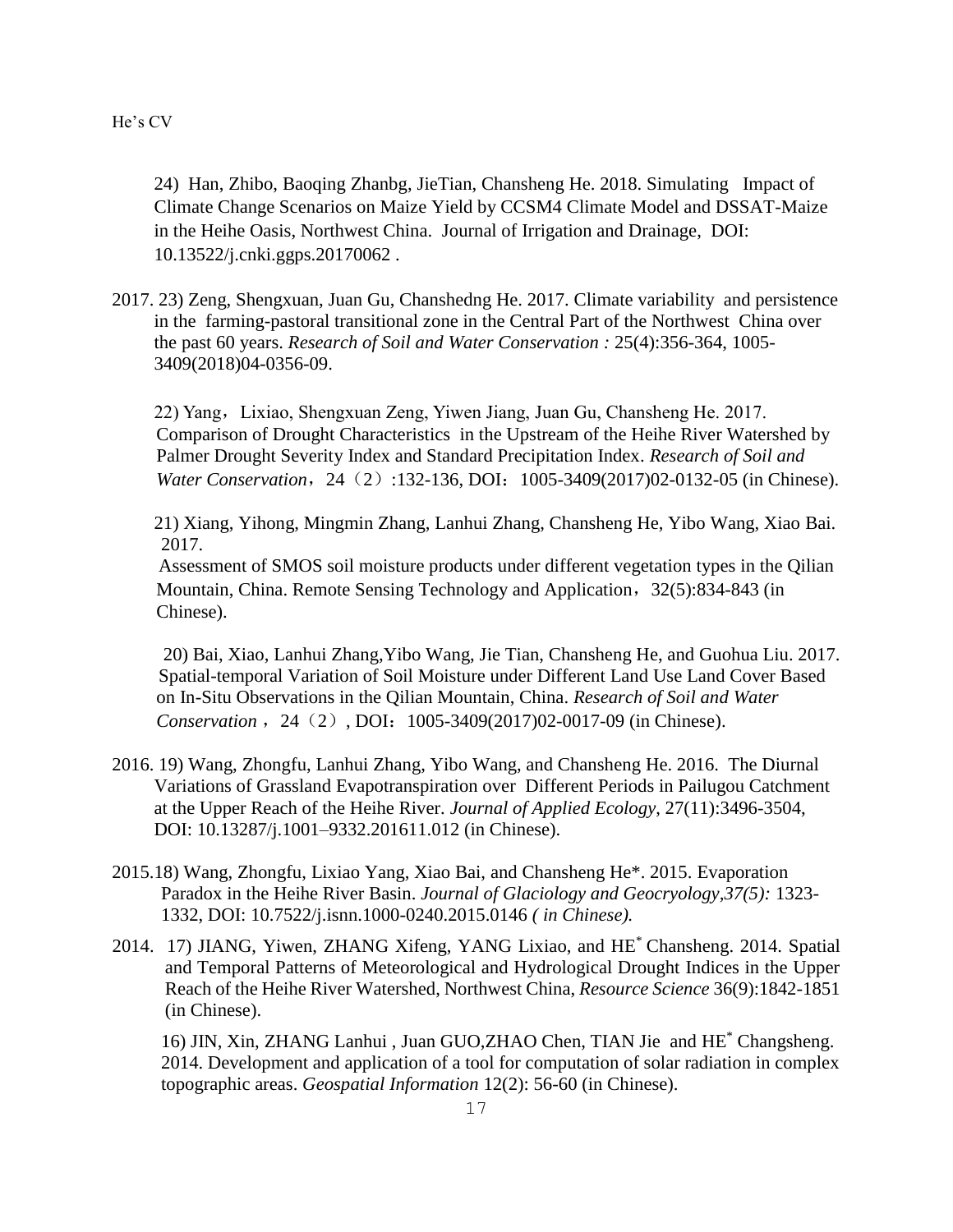15) LI Jinlin , ZHAO chen , ZHANG Lan-hui, HE\* Chansheng , WANG Zhong-fu. 2014. Comparing three geostatistical methods used in the upstream of the Heihe River watershed. *Journal of Lanzhou University (Natural Sciences)*, 50(3):318-323 (in Chinese).

14) TIAN, Jie, JIN Xin, and HE\* Chansheng. 2014. Preliminary simulations of the groundwater flow within the mountain ranges by MODFLOW, *Journal of Lanzhou University (Natural Sciences)*, 50(3):324-337 (in Chinese).

13) ZHAO Chen, ZHANG Lan-hui , LI Jin-lin, TIAN Jie , WU Wei-zhen , JIN Xin , ZHANG Xi-feng , JIANG Yi-wen, WANG Xiao-lei, HE\* Chansheng , and BAI Xiao. 2014. Analysis of the relationships between the spatial variations of soil moisture and the environmental factors in the upstream of the Heihe River watershed. *Journal of Lanzhou University (Natural Sciences)*, 50(3):338-347 (in Chinese).

12) ZHANG Xifeng, ZHANG Lanhui, GU Juan, and HE\* Chansheng. 2014. Spatiotemporal Variation of Groundwater and Its Response to Land-Use/Land-Cover Change in the Dunhuang River Oasis in Northwest China. *Journal of Lanzhou University (Natural Sciences)*, 50(3):311-317 (in Chinese).

2013. 11) Li, Ji, Y. Li, and C. He. 2013. Frequency Analysis of drought in Heiihe river basin using Copula Function Basins. *J. of Northwestern A&F University (Natural Science Ed),* 41(1):213:220 (in Chinese).

 10) WU Weizhen, TIAN Jie, ZHAO Chen, LI Jinlin, GU Juan, \*HE Chansheng. 2013. Multi-scale analysis of the long-term trend of the hydrometeorological variables in the Upper Reach of the Heihe River Watershed, Northwest China. *Marine Geology & Quaternary,* 33(4):37-44 (in Chinese).

9) Song, Hongyi, Y. LI, and C. He. 2013. Infiltration model of different water compelling soils. *Journal of Irrigation and Drainage Machinery Engineering*, 7:629-635 (in Chinese).

2012. 8) He, Xiaoying and C. He. 2012. Hydrologic resource sheds and its application in water resource management. *Resources Science*, 34(10):1929-1934 *(*in Chinese) *.*

 7) He, C. 2012. Water Resource Management and Watershed Science*. Advances in Earth Science* , 27(7):705-711 (in Chinese).

- 2009. 6) He, X. and C. He . 2008. Protection and Development of the North America' Great Lakes: Implications to the Management of the Poyang Lake. *Acta Ecologica Sinica* Vol.28 (12):6235-6242 (in Chinese).
- 18 2005. 5) He, C., S. Niu, and S. Cheng. 2005. Lessons from Development of the U.S. West to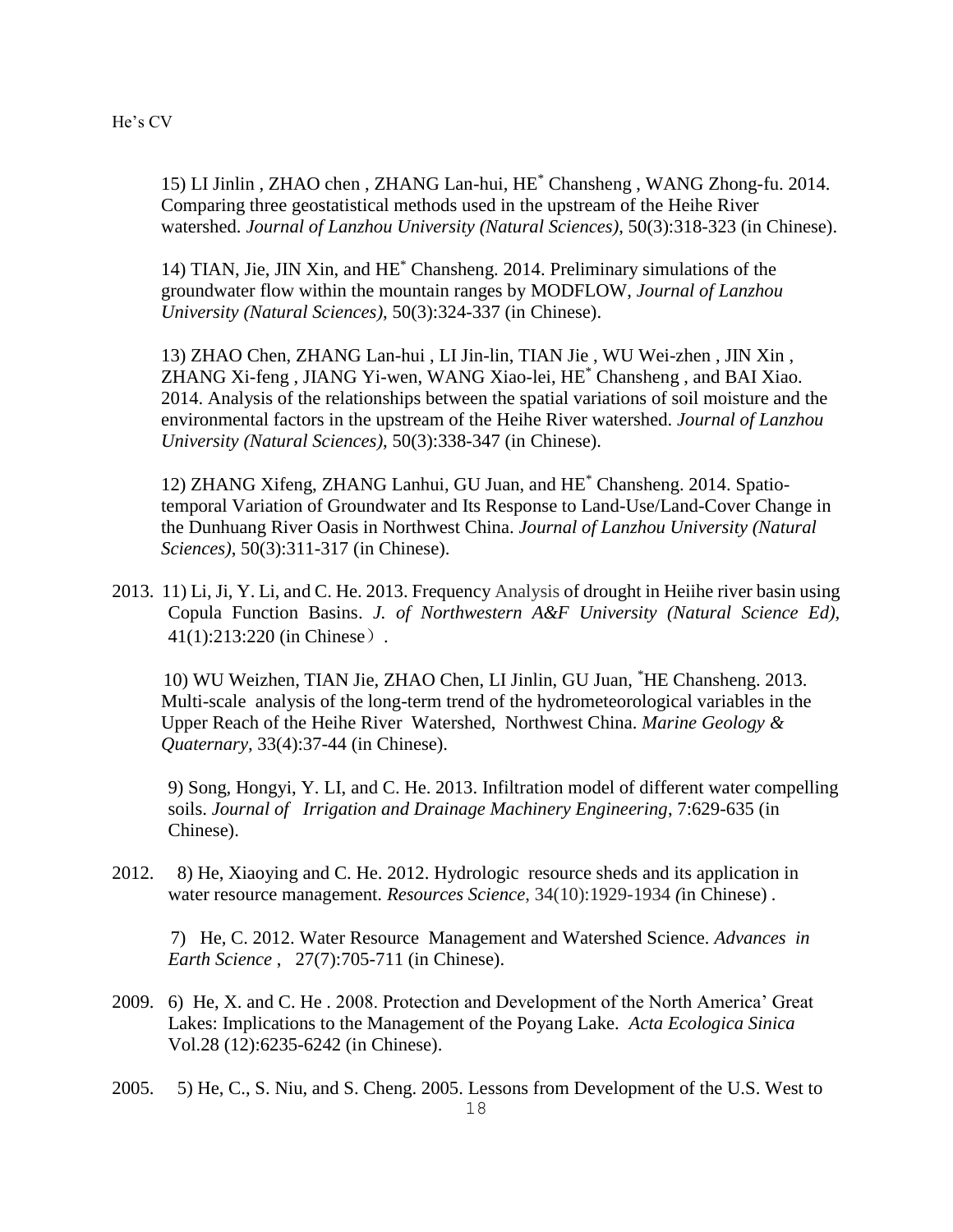China's "Go-West" Campaign. *Resources Science* Vol. 27 (6): 188-193 (in Chinese)**.**

1998. 4) He, C. and B. Fu, 1998. The Development of Water Resources Policy and Management in the United States. *Resources Science* Vol. 20 (1):71-77 (in Chinese). (Times cited**: 75**, downloaded: 864 times, http://epub.cnki.net/).

 3) He, C., B. Fu, and Chen. 1998. Nonpoint Source Pollution Control and Management in the United States. *Environmental Sciences* Vol. 19(5): 101-106 (in Chinese). (Times cited**:** 814, downloaded: 3047 times, http://epub.cnki.net/).

- 1985. 2) He, C. 1985. A Preliminary Study on Agricultural Zoning and Optimal Structures of Crop and Animal Husbandry Productions on Weibei Rainfed Highland (I). *System Sciences and Comprehensive Studies in Agriculture*, No.2:51-58 (in Chinese).
	- 1) He, C. 1985. A Preliminary Study on Agricultural Zoning and Optimal Structures of Crop and Animal Husbandry Productions on Weibei Rainfed Highland (II). *System Sciences and Comprehensive Studies in Agriculture*, No.3:46-54 (in Chinese).

# **BOOKS AND BOOK CHAPTERS**

- 2018. 11) He, Chansheng, Lanhui Zhang, Yibo Wang. 2018. Impacts of Heterogeneity of Soil Hydraulic Properties on Watershed Hydrological Processes. Science Press, Beijing, ISBN: 978-7-03-057331-5. Monograph.
- 2014. 10) He, C., L. Zhang, X. Zhang, and S. Eslamian. 2014. Chapter 28: Water Security: Concept, Measurement, and Operationalization. In: Saeid Eslamian *(ed): Handbook of Engineering Hydrology, Vol. 3: Environmental Hydrology and Water Management* (CRC Press Taylor and Francis Group) ISBN: 9781466552494, pp.544- 555 (peer reviewed).
- 2013. 9) He, C., Lanhui ZHANG, Li FU, Yi LUO, Lanhai LI, Carlo DeMarchi, 2013. Simulation of River Flow for Downstream Water Allocation in the Heihe River Watershed, Northwest China. In: B. Fu and K. B. Jones (eds): Landscape Ecology for Sustainable Environment and Culture, Springer, New York, pp. 173-186 (peer reviewed).

 8) Stow, C. and T. Hook (ed) (..C. He as a member of project team). 2013. Saginaw Bay Management Report, NOAA Technical Memorandum GLERL-160. NOAA Great Lakes Environmental Research Laboratory, Ann Arbor, MI 48108. 51 p.

- 2012. 7) He, C., C. DeMarchi, W. Tao, and T.H. Johengen. 2012. Modeling Distribution of Point and Nonpoint Sources Pollution Loadings in The Saginaw Bay Watersheds, Michigan. In: Lawrence, P.L. edited book: Geospatial Tools for Urban Water Resources. Springer, New York, p97-113.
- 2008. 6) Croley II, T.E. and C. He. 2008. Ch.9. Spatially Distributed Watershed Model of Water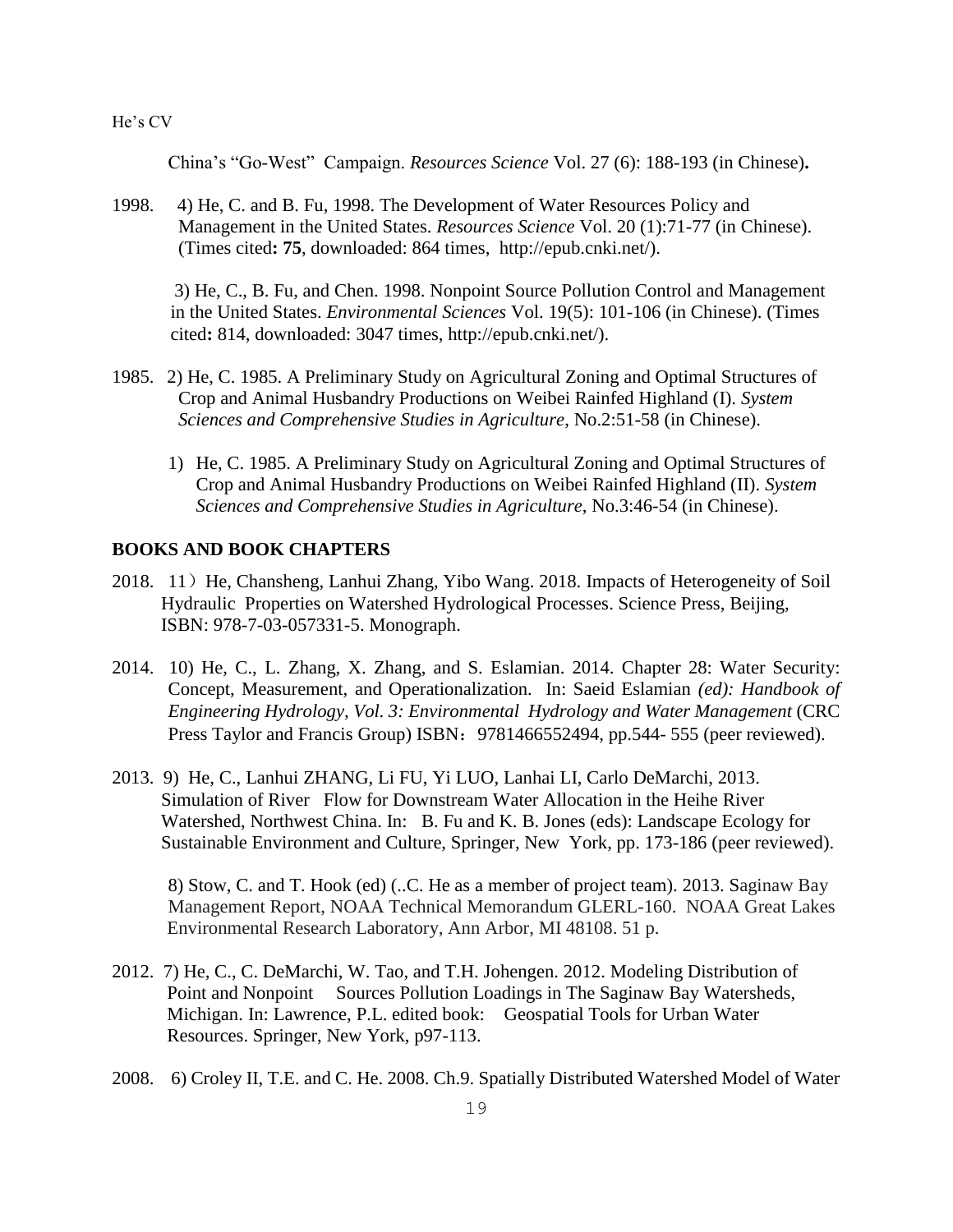and Materials Runoff. In: Ji, W. (ed). Wetland and Water Resource Modeling and Assessment: A Watershed Perspective. CRC Press, New York, p.99-112.

5) He, C. and T.E. Croley II. 2008. Ch.10. Estimating Nonpoint Source Pollution Loadings in the Great Lakes Watersheds. In: Ji, W. (ed). Wetland and Water Resource Modeling and Assessment: A Watershed Perspective. CRC Press, New York, p.115-127.

4) Bao, S., H. Lin, Q. Zhang, P. Gong, W. Ji, J. Qi, C. He, B. Xu, R. Yi, C. Chen, F. Kung, H. Qi, and Y. Liu. 2008. Comparative Analysis of The Development and Management of Domestic and International Lakes. Final Report of the Greater Poyang Lake Eco-Economic District Key Project to Jiangxi Provincial Government (in Chinese), 216 p (peer reviewed).

2007. 3) Croley, T. E., II, C. He, J. F. Atkinson, and D. F. Raikow, 2007. Resource Shed Definitions and Computations. NOAA Technical Memorandum GLERL-141, Great Lakes Environmental Research Laboratory, Ann Arbor, Michigan, 43pp.

2) He, C. and T.E. Croley II. 2007. Integration of GIS and Visualization for Distributed Large Basin Runoff Modeling of the Great Lakes Watersheds. In: Scarpati and Jones (eds). Environmental Change and Rational Water Use. Orientación Gráfica Editora S.R.L., Buenos Aires, Argentina, pp. 247-260 (peer reviewed).

 1) He, C., S. Cheng, and Y. Luo. 2007. Water Diversions and China's Water Shortage Crisis. *In* Robinson, P.J., T. Jones and M-K Woo (eds). Managing Water Resources in a Changing Physical and Social Environment. IGU Home of Geography Publication Series, Società Geografica Italiana, Rome. Pp. 89-102 (peer reviewed).

#### **PRESS INTERVIEWS**

Interviewed by Mark Schwerin, WMU News and Communications Specialist on Impacts of Hurricanes Harvey and Irma on Texas and Florida floods, 9/6/2017.

Interviewed by Mark Schwerin, WMU News and Communications Specialist on Asian Carp, 1/22/2010.

Interviewed by Mark Schwerin, WMU News and Communications Specialist on status of Asian Carp to Lake Michigan,, 9/10/2010.

## **PROFESSIONAL PRESENTATIONS**

#### **Invited Lectures**

In recent years, have given 147 lectures/presentations at different institutions including: University of Michigan, Michigan State University, University of Minnesota, NOAA Great Lakes Environmental Research Laboratory, Northern Illinois University, University of Bucharest (Romania), Pontifical Catholic University of Peru (PUCP), Potsdam Institute of Climate Impact Research (Germany), Chinese Academy of Sciences, The Institute of Hydrologic Sciences and Hydraulic Power, The Ministry of Water Resource, The Yellow River Conservancy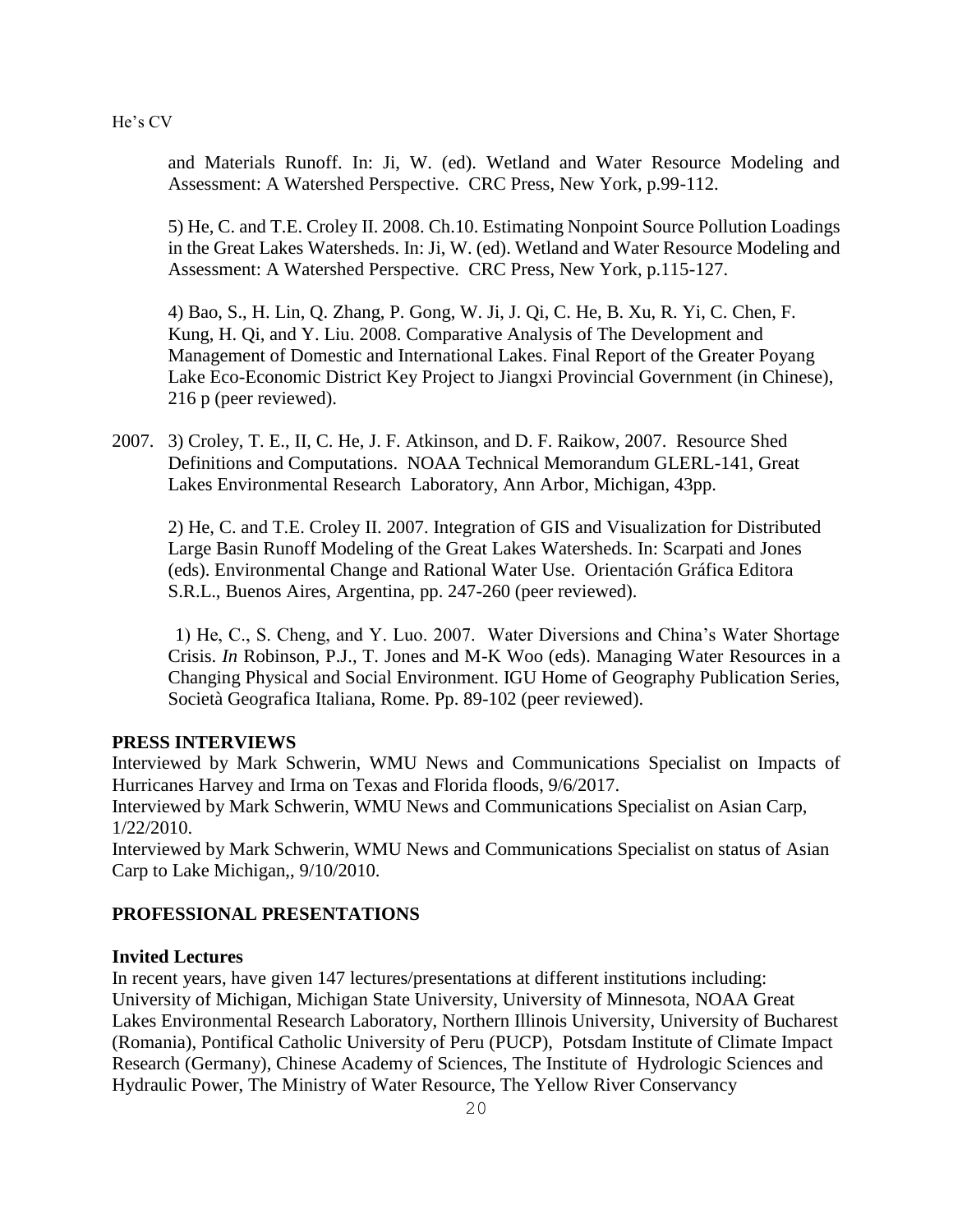Commission, Shanghai Jiao Tong University, Beijing Normal University, China Agricultural University, Lanzhou University, Northwest University, Northwest A & F University, Taiwan University, Feng Chia University, Wuhan University, etc.

# **EXTERNAL US GRANTS**

- 2012. 26) PI, "Spatially distributed modeling of water and pollutant transport in the Great Lakes watersheds", USGS State Water Resources Research Institute Program (MSU) (2012MI203B) (\$15,000), 03/01/2012-02/28/2013.
- 2007. 25) PI, Analysis of Point and Nonpoint Source Data for Spatially Distributed Water Quality Modeling in the Great Lakes Basin. NOAA'S GREAT LAKES ECOSYSTEM RESEARCH (\$35,640), 9/1/2007-8/31/2008.

24) Co-PI. Adaptive Integrated Framework (AIF): Understanding multiple stressors in coastal ecosystems: Advancing adaptive management in Saginaw Bay. NOAA Center for Sponsored Coastal Ocean Research (NA07NOS4780198), (total funding: \$3,694,480, WMU He portion: \$90,047)) with . Stow et al. from NOAA GLERL, Univ. of Michigan, MSU, and other institutions, 09/01/2007-8/31/2012.

2006. 23) PI, Development of a spatial distributed watershed water quality model in the Greta Lakes Basin. NOAA Great Lakes Ecosystem Forecasting (**\$47,678**), Sept.1, 2006 to Aug.31, 2007.

22) Co-PI, Forecasting the Causes, Consequences, and Potential Solutions for Hypoxia in Lake Erie. NOAA Coastal Ocean Program, (NA070AR4320006), (\$2,200,000, WMU Chansheng He portion, **\$99,300**) with Donald Scavia et al. from Univ. of Michigan, NOAA GLERL, and other institutions, 8//1/ 2006-7/31/2011)

- 2005. 21) PI, Development of A Distributed Watershed Water Quality Model in the Great Lakes Basin. NOAA Great Lakes Environmental Research Laboratory (**\$33,745**), 6/1-8/31/2005 (contract).
- 2001. 20) PI, Development of A New Generation Large Basin Runoff Model, National Research Council/NOAA Senior Research Associateship Award (**\$47,100**), Sept. 2001-Aug.2002.
- 2000. 19) P.I., Monitoring and Analysis of Temporal Patterns of Water Quality in the Davis Creek. Kalamazoo Foundation (**\$8,400**), Oct. 2000 - Sept., 2001.
- 1999. 18) P.I., Monitoring and Analysis of Land Use Effect on Water Quality in the Upper Stream of the Davis Creek Watershed, Kalamazoo Foundation (**\$5,600**), Sept.-Aug.,2000.
- 1998. 17) P.I., Analysis of Land Use Effect on Storm Runoff and Nonpoint Source Pollution in the Davis Creek Watershed, Kalamazoo Foundation (\$**25,000**), Oct., 1998-Dec., 1999.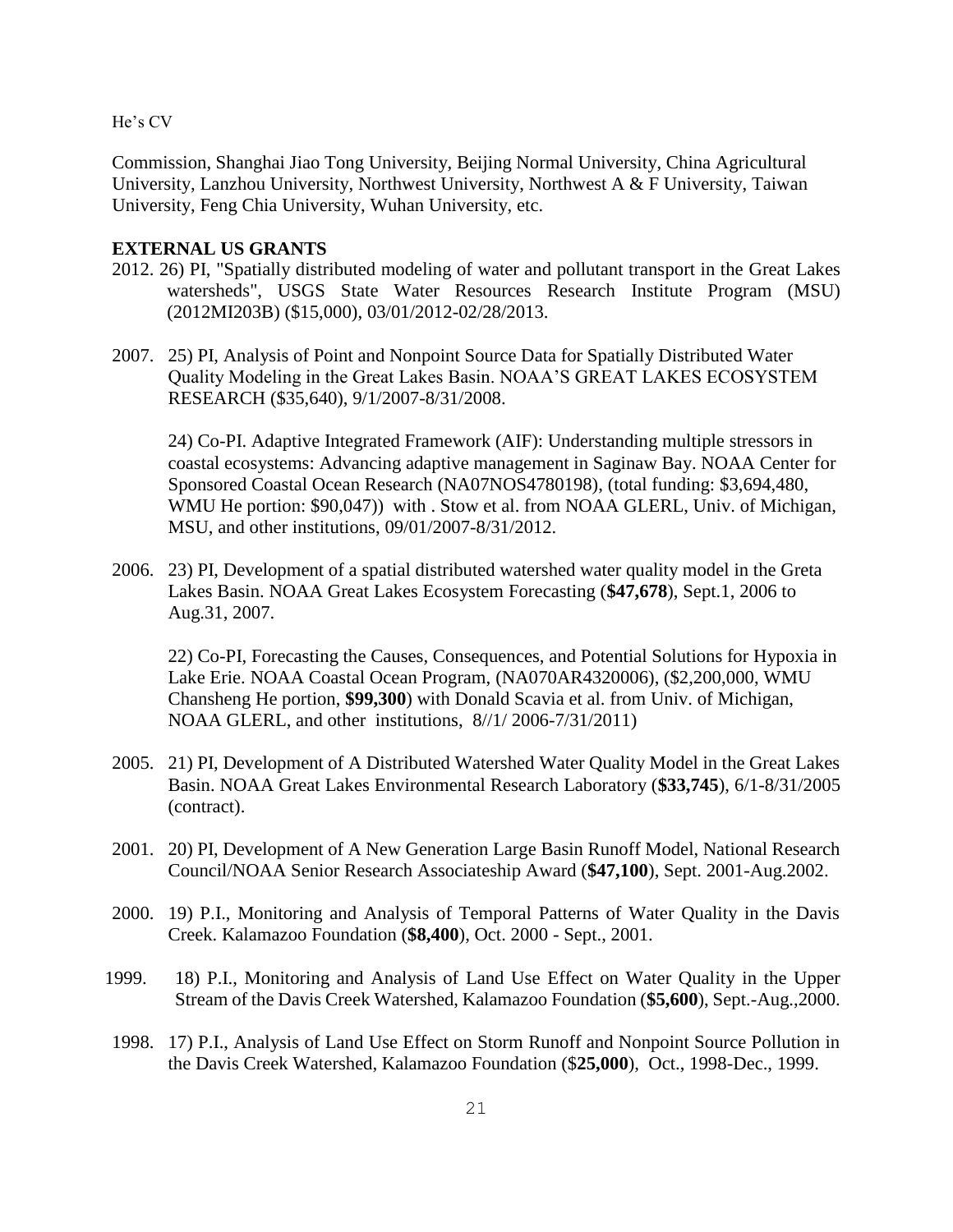- 1997. 16) Co-PI, Modeling Nonpoint Source Pollution in Dowagiac River, U.S. EPA/Michigan Department of Environmental Quality **(\$29,000**), in collaboration with L. Hughes of Dept. of Geoscience.
- 1996. 15) PI, Received an educational grant of **\$116,700** (equivalent) from the Environmental Systems Research Institute (ESRI), Inc. for ArcView with the Spatial Analyst and Network Analyst Extensions to the Department of Geography.

14) Co-PI, NSF Instrumentation and Laboratory Improvement proposal, Interdisciplinary Earth System Modeling in Geography Curriculum (**\$48,500**, plus WMU matching of \$80,000), with Ellen Cutrim and Ilya Zaslavsky.

- 1994. 13) Co-PI, Constructing A Land Transformation Model of the Saginaw Bay Watershed for Use by Policy Analysts and Researchers of Global Environmental Change. U.S. EPA (**\$440,000**, with Stuart Gage of MSU).
- 1993. 12) PI, Modeling Agricultural Nonpoint Source Pollution Potential in the Cass River Watershed. US EPA **(\$60,000**).
- 1992. 11) PI, CIESIN (Consortium for International Earth Science Information Network) Saginaw Bay Watershed Project, Integration of Multiple Human, Economic, Physical and Biological Databases in Support of Local Decision Making (**\$29,174**).

10) PI, CIESIN Saginaw Bay Watershed Project, Integration of GIS and Computer Models for Water Quality Management (**\$30,000**).

9) PI, Saginaw Bay Area Environmental Policy, Planning and Management Survey Report, Saginaw Bay National Watershed Initiative Grant (**\$4,000**).

8) Assessment of Land Use Impact on Water Quality in the Saginaw Bay Watershed, Michigan Water Research Institute Program Grant (**\$10,700**), Part II.

7) Co-PI, Economic Impact of Saginaw Bay Area Subirrigation Development, USDA Soil Conservation Service (**\$38,900**).

1991. 6) Co-PI, Evaluation of Water Resources and Land Use Impact in the Saginaw Bay Watershed, Michigan Water Research Institute Program Grant (with F. D'Itri) (**\$17,604**) Part I.

5) Co-PI, Impact of Withdrawing Water from Saginaw Bay for Subirrigation, USDA SCS (with T.C. Edens) (**\$23,500**).

1990. 4) Co-PI, Water Resource Allocation and Optimization for Subsurface Irrigation in the Saginaw Valley, USDA SCS (with T.C. Edens) (**\$22,000**).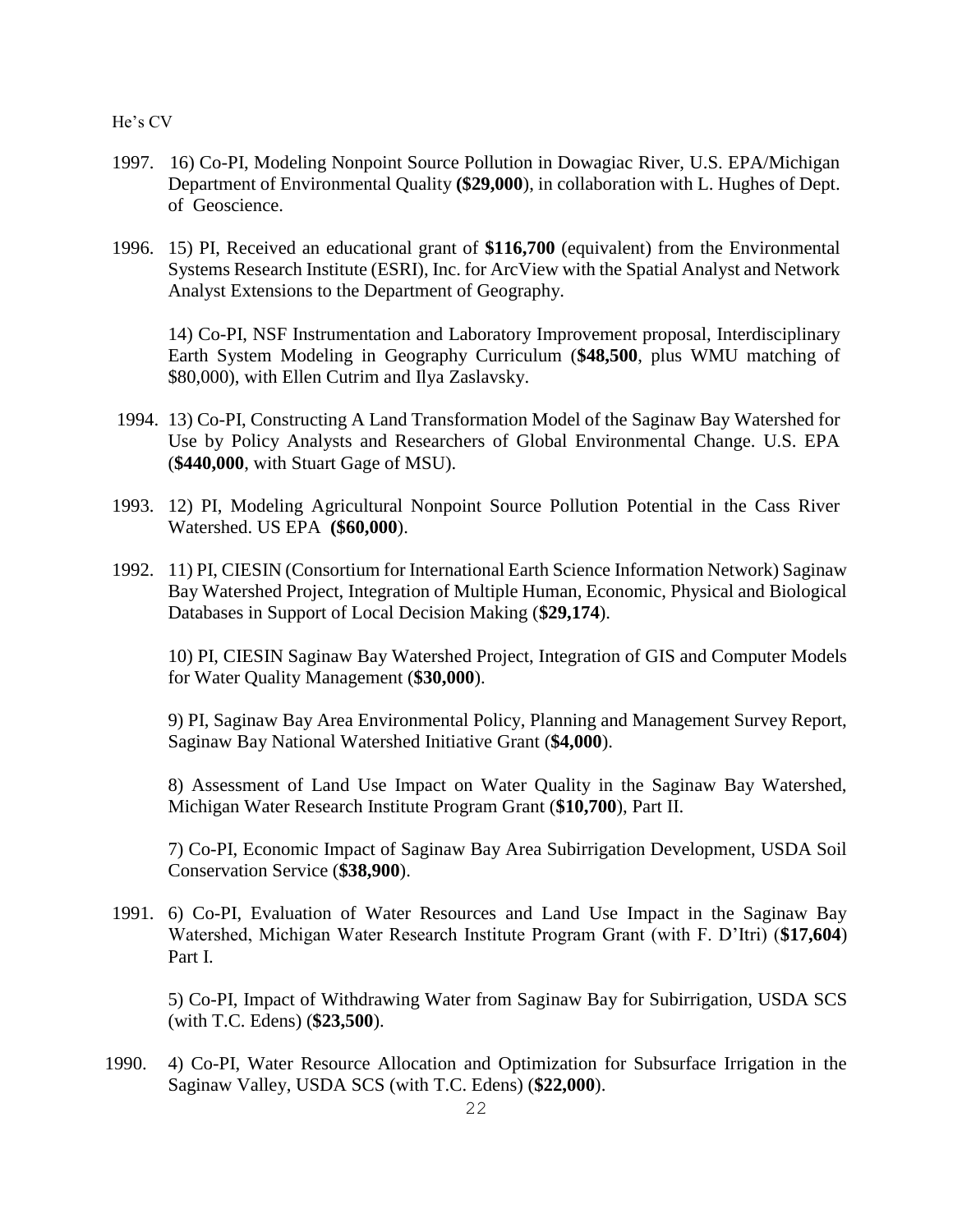3) Co-PI, Water Resource Management System for Expanded Irrigation in the Saginaw Valley Part II, Michigan Water Research Institute Program Grant (With T.C. Edens)(**\$10,000**).

1989. 2) Co-PI, Water Resource Management System for Expanded Irrigation in the Saginaw Valley Part I, Michigan Water Research Institute Program Grant (with J. Bartholic) (**\$11,718**).

1) Co-PI, Groundwater Availability in the Saginaw Bay Area, USDA SCS Saginaw Bay Subirrigation /Drainage Project Grant (with K. Kittleson) (**\$22,000**).

#### **TEACHING**

Western Michigan University, Kalamazoo, Michigan (8/1995 – present) GEOG 3030 Geographic Inquiry GEOG 3500 Principles of Conservation and Environmental Management GEOG 5300 Climate Change and Geography GEOG 5530 Water Resources Management GEOG 5450 Study Abroad Program: China's Water Resources Management GEOG 5550 Contemporary Issues in Resources Management GEOG 5820 Remote Sensing of the Environment GEOG 6610 Geographic Research GEOG 7000 Master's Thesis GEOG 7100 Independent Research

#### **SABBATICAL LEAVES**

2001-2002, 2008-2009, 2015-2016

### **PROFESSIONAL SERVICE**

#### **UNIVERSITY SERVICE/COMMITTEES**

WMU Provost Search Committee, 2017-2018.

WMU International Education Council, 2018-2021.

WMU Distinguished Faculty Scholar Selection Committee, member, 2016-.

The College of Arts & Sciences Promotion Committee, Chair, 2011-2012; member, 2002 and 2006-.

The College of Arts & Sciences International Committee, member, 2013-2014.